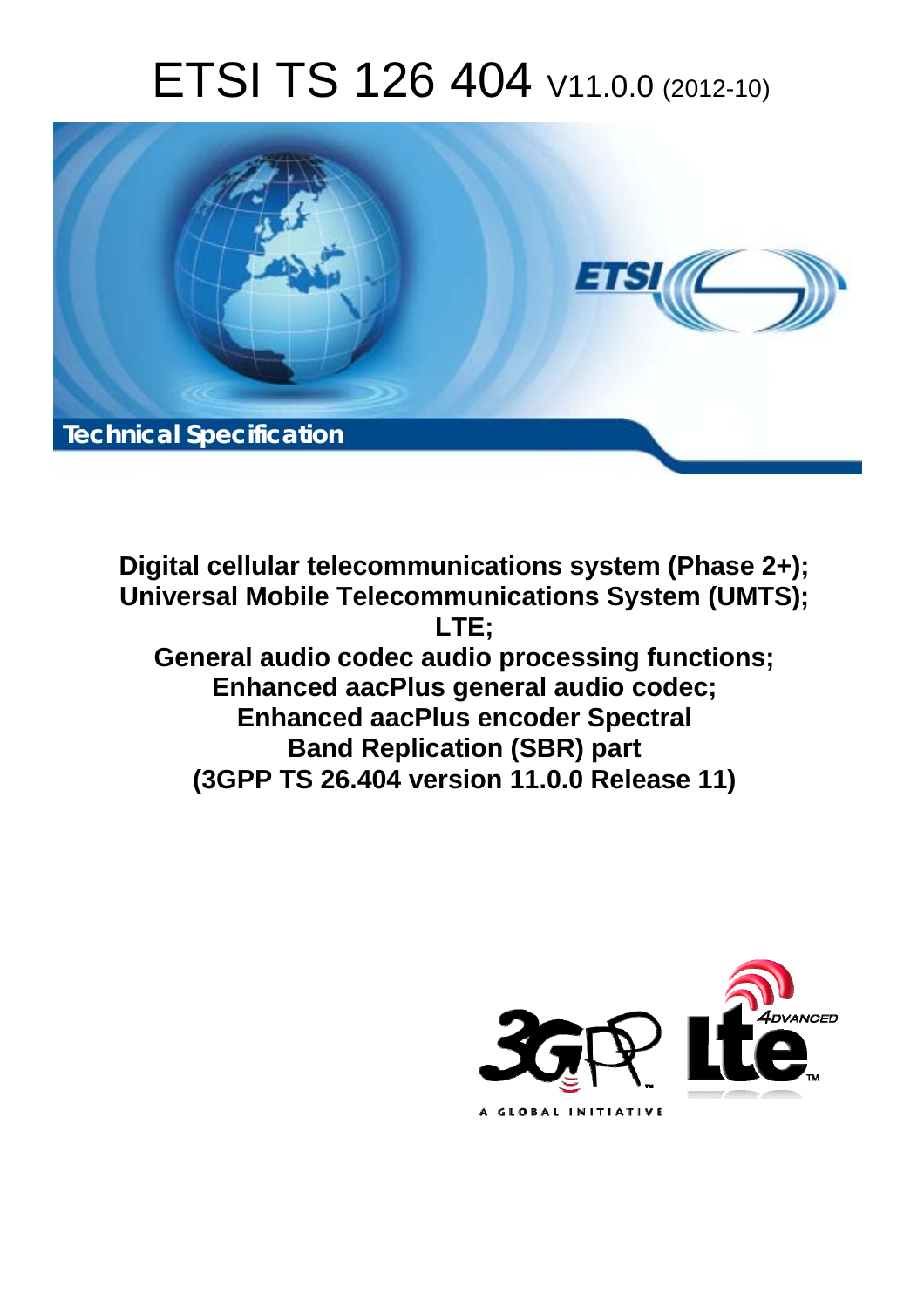Reference RTS/TSGS-0426404vB00

> Keywords GSM, LTE, UMTS

#### *ETSI*

#### 650 Route des Lucioles F-06921 Sophia Antipolis Cedex - FRANCE

Tel.: +33 4 92 94 42 00 Fax: +33 4 93 65 47 16

Siret N° 348 623 562 00017 - NAF 742 C Association à but non lucratif enregistrée à la Sous-Préfecture de Grasse (06) N° 7803/88

#### *Important notice*

Individual copies of the present document can be downloaded from: [http://www.etsi.org](http://www.etsi.org/)

The present document may be made available in more than one electronic version or in print. In any case of existing or perceived difference in contents between such versions, the reference version is the Portable Document Format (PDF). In case of dispute, the reference shall be the printing on ETSI printers of the PDF version kept on a specific network drive within ETSI Secretariat.

Users of the present document should be aware that the document may be subject to revision or change of status. Information on the current status of this and other ETSI documents is available at <http://portal.etsi.org/tb/status/status.asp>

If you find errors in the present document, please send your comment to one of the following services: [http://portal.etsi.org/chaircor/ETSI\\_support.asp](http://portal.etsi.org/chaircor/ETSI_support.asp)

#### *Copyright Notification*

No part may be reproduced except as authorized by written permission. The copyright and the foregoing restriction extend to reproduction in all media.

> © European Telecommunications Standards Institute 2012. All rights reserved.

**DECT**TM, **PLUGTESTS**TM, **UMTS**TM and the ETSI logo are Trade Marks of ETSI registered for the benefit of its Members. **3GPP**TM and **LTE**™ are Trade Marks of ETSI registered for the benefit of its Members and of the 3GPP Organizational Partners.

**GSM**® and the GSM logo are Trade Marks registered and owned by the GSM Association.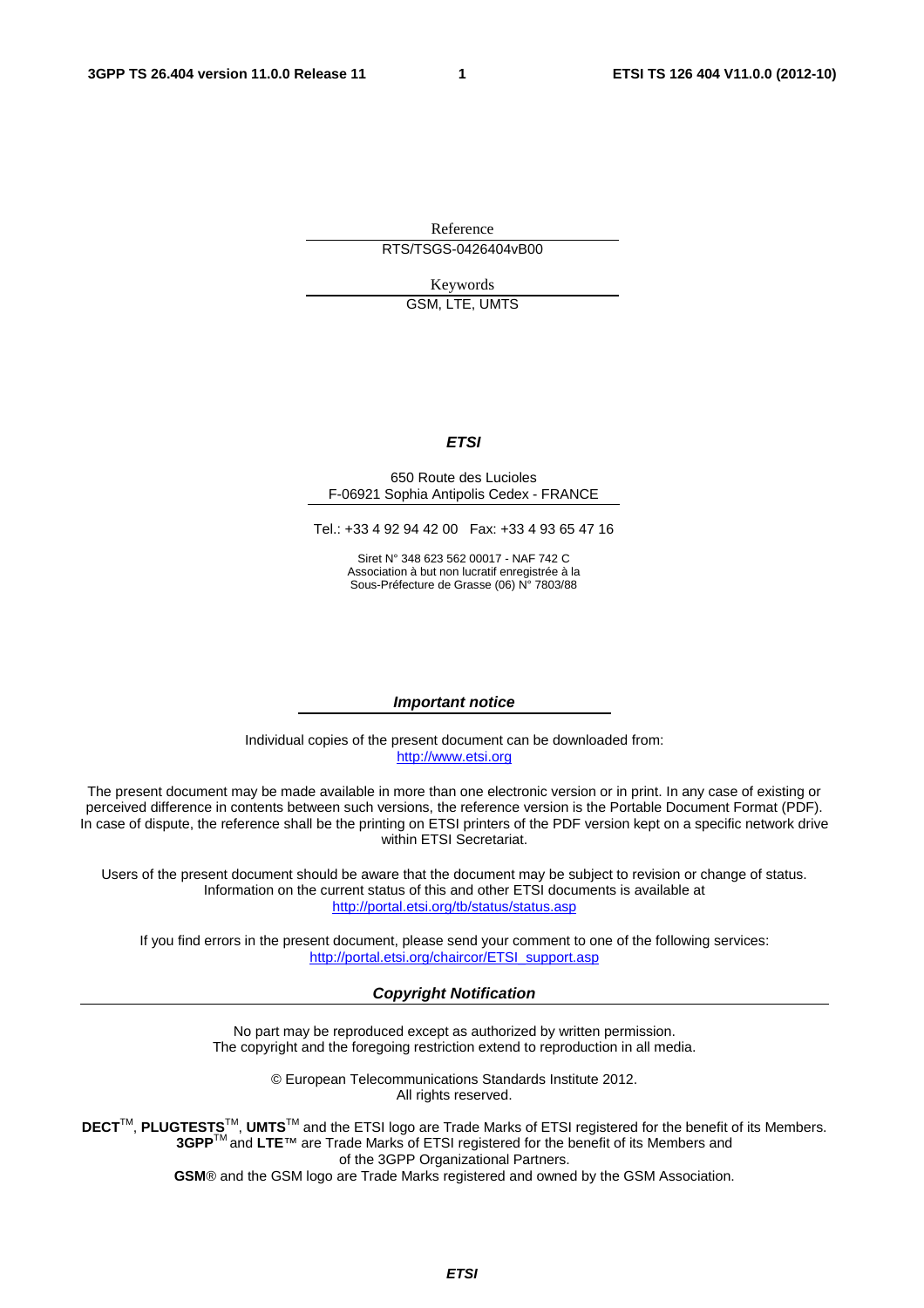# Intellectual Property Rights

IPRs essential or potentially essential to the present document may have been declared to ETSI. The information pertaining to these essential IPRs, if any, is publicly available for **ETSI members and non-members**, and can be found in ETSI SR 000 314: *"Intellectual Property Rights (IPRs); Essential, or potentially Essential, IPRs notified to ETSI in respect of ETSI standards"*, which is available from the ETSI Secretariat. Latest updates are available on the ETSI Web server [\(http://ipr.etsi.org](http://webapp.etsi.org/IPR/home.asp)).

Pursuant to the ETSI IPR Policy, no investigation, including IPR searches, has been carried out by ETSI. No guarantee can be given as to the existence of other IPRs not referenced in ETSI SR 000 314 (or the updates on the ETSI Web server) which are, or may be, or may become, essential to the present document.

# Foreword

This Technical Specification (TS) has been produced by ETSI 3rd Generation Partnership Project (3GPP).

The present document may refer to technical specifications or reports using their 3GPP identities, UMTS identities or GSM identities. These should be interpreted as being references to the corresponding ETSI deliverables.

The cross reference between GSM, UMTS, 3GPP and ETSI identities can be found under [http://webapp.etsi.org/key/queryform.asp.](http://webapp.etsi.org/key/queryform.asp)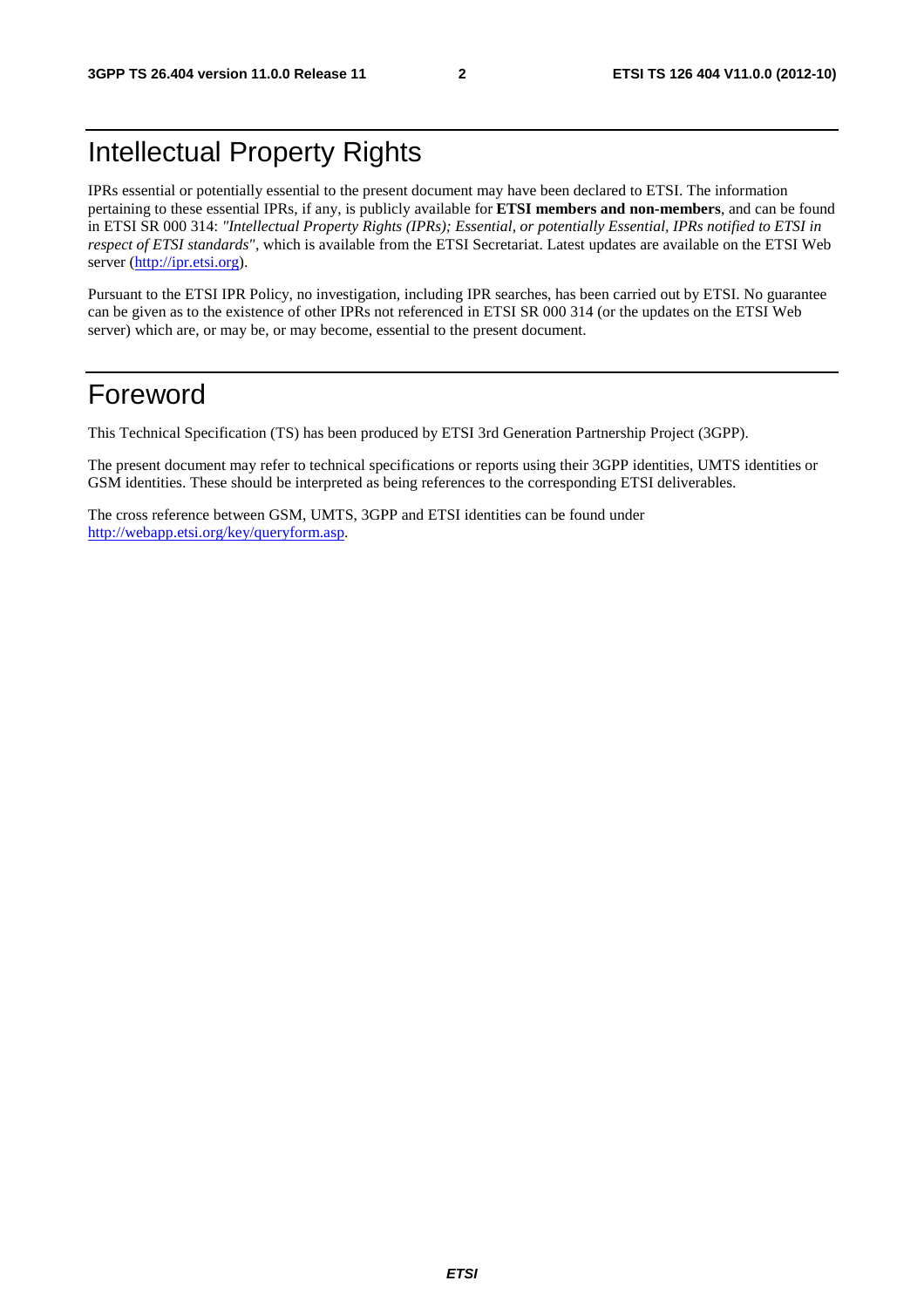$\mathbf{3}$ 

# Contents

| 1     |                               |  |  |  |  |  |
|-------|-------------------------------|--|--|--|--|--|
| 2     |                               |  |  |  |  |  |
| 3     |                               |  |  |  |  |  |
| 3.1   |                               |  |  |  |  |  |
| 3.2   |                               |  |  |  |  |  |
| 3.3   |                               |  |  |  |  |  |
| 4     |                               |  |  |  |  |  |
| 5     |                               |  |  |  |  |  |
| 5.1   |                               |  |  |  |  |  |
| 5.1.1 |                               |  |  |  |  |  |
| 5.1.2 |                               |  |  |  |  |  |
| 5.1.3 |                               |  |  |  |  |  |
| 5.2   |                               |  |  |  |  |  |
| 5.3   |                               |  |  |  |  |  |
| 5.4   |                               |  |  |  |  |  |
| 5.4.1 |                               |  |  |  |  |  |
| 5.4.2 |                               |  |  |  |  |  |
| 5.4.3 |                               |  |  |  |  |  |
| 5.5   |                               |  |  |  |  |  |
| 5.6   |                               |  |  |  |  |  |
| 5.6.1 |                               |  |  |  |  |  |
| 5.6.2 |                               |  |  |  |  |  |
| 5.6.3 |                               |  |  |  |  |  |
| 5.6.4 |                               |  |  |  |  |  |
| 5.6.5 |                               |  |  |  |  |  |
| 5.7   |                               |  |  |  |  |  |
| 5.8   |                               |  |  |  |  |  |
| 6     |                               |  |  |  |  |  |
|       | <b>Annex A (informative):</b> |  |  |  |  |  |
|       |                               |  |  |  |  |  |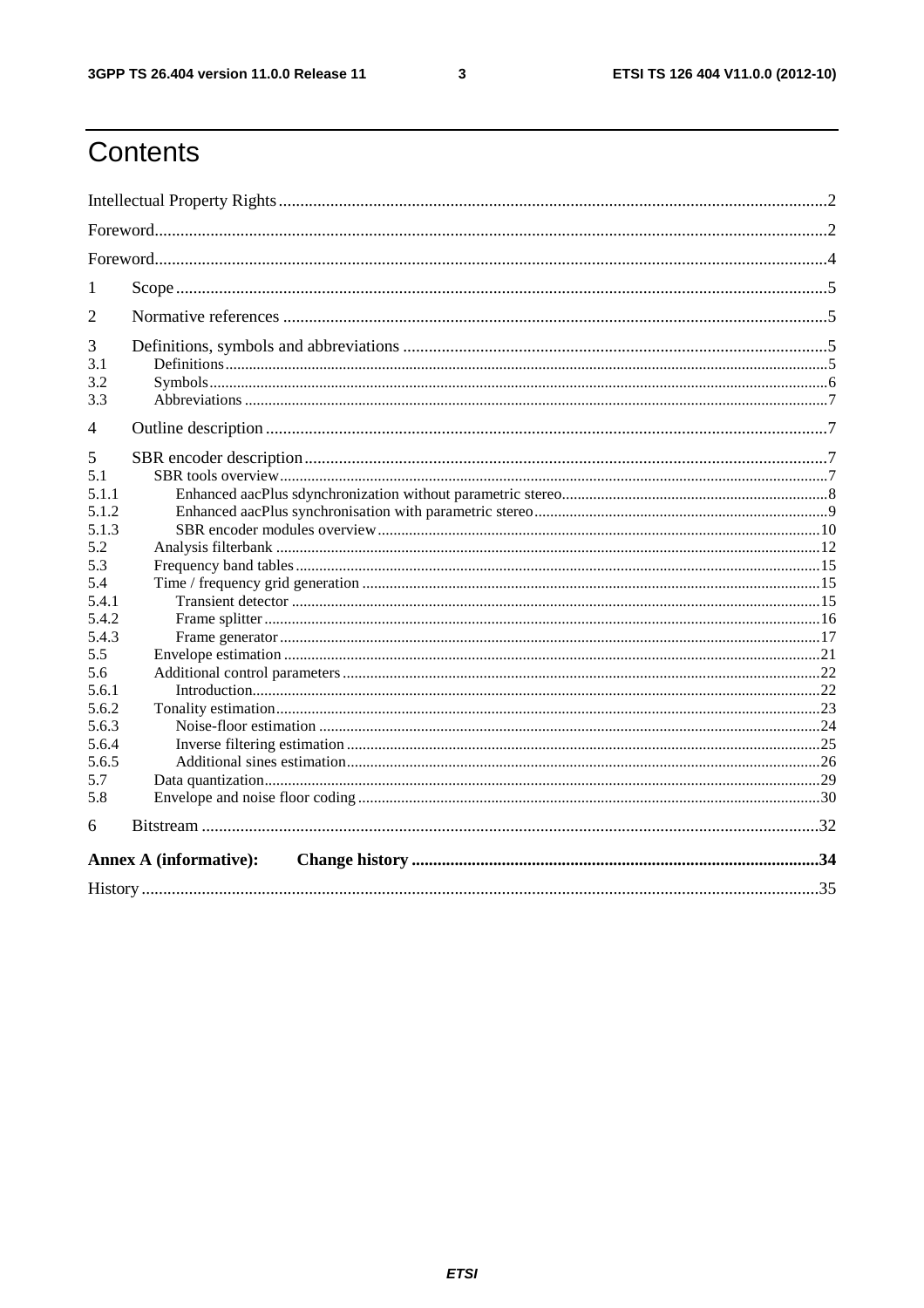# Foreword

The present document describes the detailed mapping of the general audio service employing the aacPlus general audio codec within the 3GPP system.

The contents of the present document are subject to continuing work within the TSG and may change following formal TSG approval. Should the TSG modify the contents of this TS, it will be re-released by the TSG with an identifying change of release date and an increase in version number as follows:

Version x.y.z

where:

- x the first digit:
	- 1 presented to TSG for information;
	- 2 presented to TSG for approval;
	- 3 Indicates TSG approved document under change control.
- y the second digit is incremented for all changes of substance, i.e. technical enhancements, corrections, updates, etc.
- z the third digit is incremented when editorial only changes have been incorporated in the specification;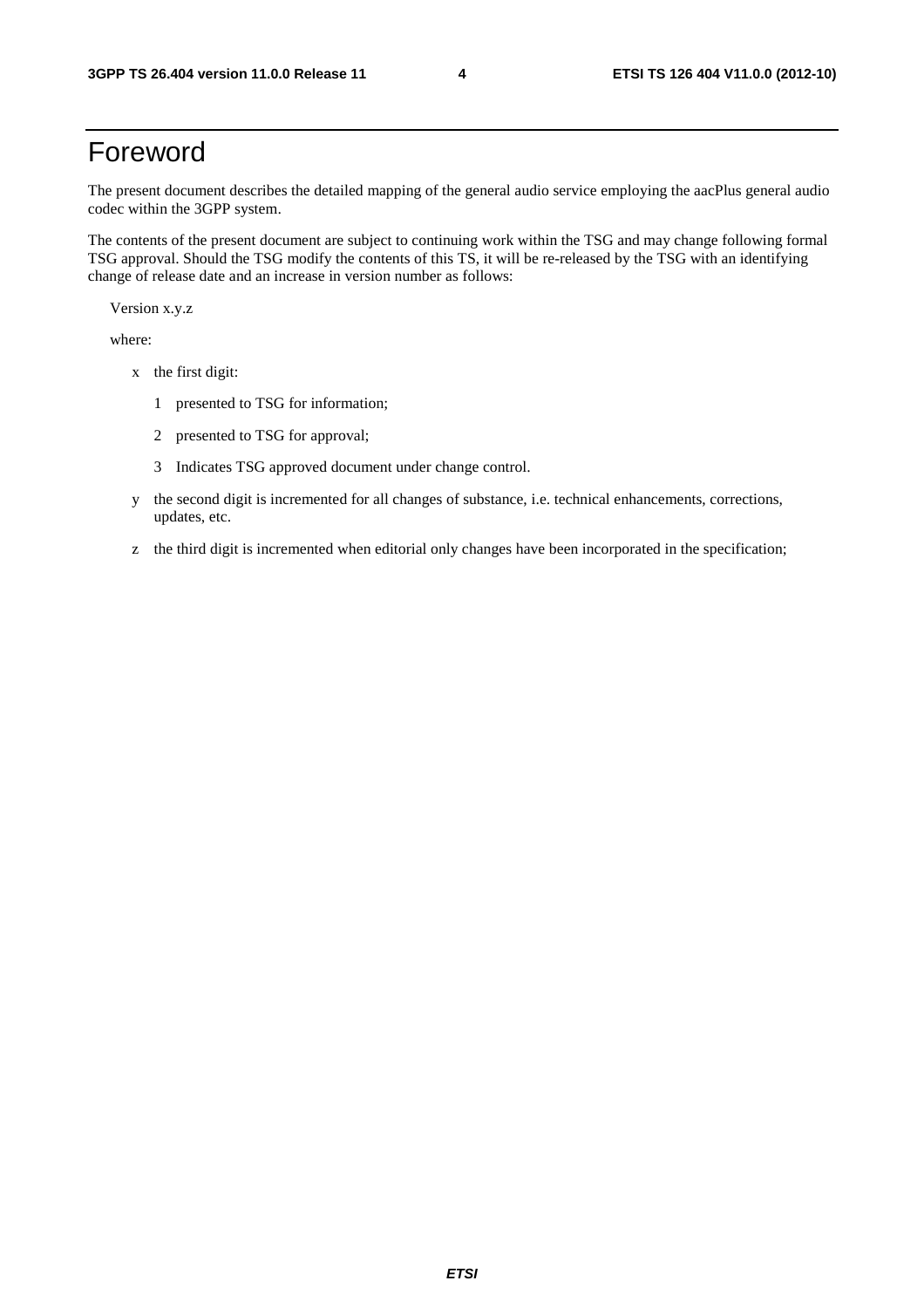# 1 Scope

This Telecommunication Standard (TS) describes the SBR encoder part of the Enhanced aacPlus general audio codec [3].

# 2 Normative references

This TS incorporates by dated and undated reference, provisions from other publications. These normative references are cited in the appropriate places in the text and the publications are listed hereafter. For dated references, subsequent amendments to or revisions of any of these publications apply to this TS only when incorporated in it by amendment or revision. For undated references, the latest edition of the publication referred to applies.

[1] ISO/IEC 14496-3:2001/Amd.1:2003, Bandwidth Extension.

- [2] ISO/IEC 14496-3:2001/Amd.1:2003/DCOR1.
- [3] 3GPP TS 26.401 : Enhanced aacPlus general audio codec; General Description

# 3 Definitions, symbols and abbreviations

# 3.1 Definitions

For the purposes of this TS, the following definitions apply:

| band:                                                                                                                                                  | (as in limiter band, noise floor band, etc.) a group of consecutive QMF subbands                                                                                                                                                                                |  |  |  |
|--------------------------------------------------------------------------------------------------------------------------------------------------------|-----------------------------------------------------------------------------------------------------------------------------------------------------------------------------------------------------------------------------------------------------------------|--|--|--|
| chirp factor:                                                                                                                                          | the bandwidth expansion factor of the formants described by a LPC polynomial                                                                                                                                                                                    |  |  |  |
|                                                                                                                                                        | <b>Down Sampled SBR:</b> the SBR Tool with a modified synthesis filterbank resulting in a down sampled output signal<br>with the same sample rate as the input signal to the SBR Tool. May be used whenever a lower<br>sample rate output is desired.           |  |  |  |
| <b>envelope scalefactor:</b> an element representing the averaged energy of a signal over a region described by a<br>frequency band and a time segment |                                                                                                                                                                                                                                                                 |  |  |  |
|                                                                                                                                                        | frequency band: interval in frequency, group of consecutive QMF subbands                                                                                                                                                                                        |  |  |  |
|                                                                                                                                                        | frequency border: frequency band delimiter, expressed as a specific QMF subband                                                                                                                                                                                 |  |  |  |
| noise floor:                                                                                                                                           | a vector of noise floor scalefactors                                                                                                                                                                                                                            |  |  |  |
|                                                                                                                                                        | noise floor scalefactor: an element associated with a region described by a frequency band and a time segment,<br>representing the ratio between the energy of the noise to be added to the envelope adjusted HF<br>generated signal and the energy of the same |  |  |  |
| patch:                                                                                                                                                 | a number of adjoining QMF subbands moved to a different frequency location                                                                                                                                                                                      |  |  |  |
|                                                                                                                                                        | <b>SBR</b> envelope: a vector of envelope scalefactors                                                                                                                                                                                                          |  |  |  |
| <b>SBR</b> frame:                                                                                                                                      | time segment associated with one SBR extension data element                                                                                                                                                                                                     |  |  |  |
| <b>SBR</b> range:                                                                                                                                      | the frequency range of the signal generated by the SBR algorithm                                                                                                                                                                                                |  |  |  |
| subband:                                                                                                                                               | a frequency range represented by one row in a QMF matrix, carrying a subsampled signal                                                                                                                                                                          |  |  |  |
| time border:                                                                                                                                           | time segment delimiter, expressed as a specific time slot                                                                                                                                                                                                       |  |  |  |
| time segment:                                                                                                                                          | interval in time, group of consecutive time slots                                                                                                                                                                                                               |  |  |  |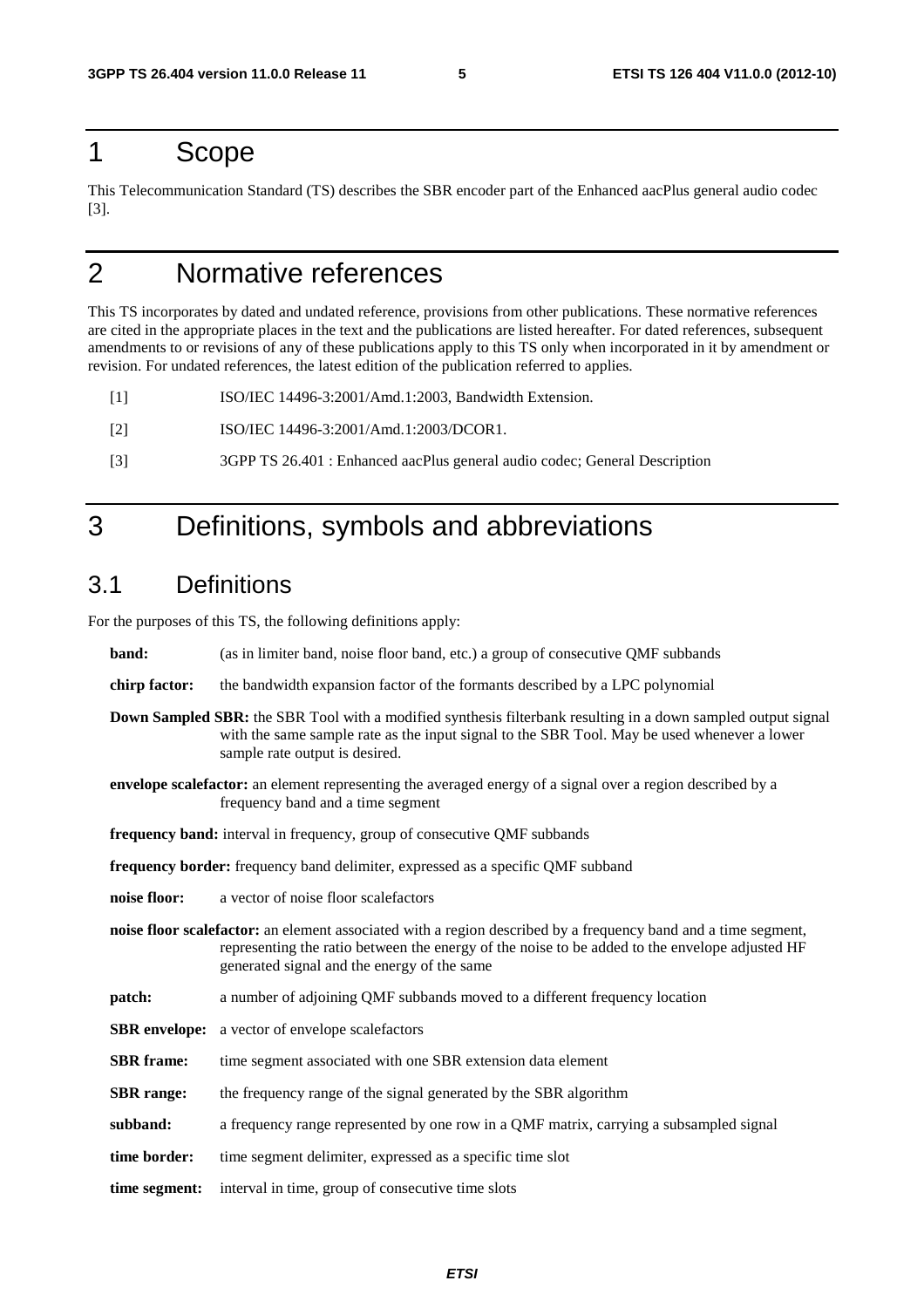- **time / frequency grid:** a description of SBR envelope time segments and associated frequency resolution tables as well as description of noise floor time segments
- **time slot:** finest resolution in time for SBR envelopes and noise floors. One time slot equals two subsamples in the QMF domain

#### 3.2 Symbols

For the purposes of this TS, the following symbols apply:

Description of variables defined in one sub clause and used in other subclasses.

- *ch* is the current channel, and when used as index in vectors left channel is represented by *ch*= 0 and right channel is represented *ch*= 1.
- $\mathbf{E}_{Orig}$  has  $L_E$  columns where each column is of length  $N_{Low}$  or  $N_{High}$  depending on the frequency resolution for each SBR envelope. The elements in **E***Orig* contains the envelope scalefactors of the original signal.
- $\mathbf{F} = \left| \mathbf{f}_{\text{TableLow}} , \mathbf{f}_{\text{TableHich}} \right|$  has two column vectors containing the frequency border tables for low and high frequency resolution.
- *FS<sub>SRR</sub>* internal sampling frequency of the SBR Tool, twice the sampling frequency of the core coder (after sampling frequency mapping, Table 4.55). The sampling frequency of the SBR enhanced output signal is equal to the internal sampling frequency of the SBR Tool, unless the SBR Tool is operated in downsampled mode. If the SBR Tool is operated in downsampled mode, the output sampling frequency is equal to the sampling frequency of the core coder.
- **f**<sub>*Master*</sub> is of length *N*<sub>*Master*</sub>+1 and contains QMF master frequency grouping information.
- **f**<sub>*TableHigh* is of length  $N_{High}+1$  and contains frequency borders for high frequency resolution SBR envelopes.</sub>
- **f***TableLow* is of length *NLow*+1 and contains frequency borders for low frequency resolution SBR envelopes.
- $f_{\text{TableNoise}}$  is of length  $N_{\text{O}}+1$  and contains frequency borders used by noise floors.
- $k_x$  the first QMF subband in the SBR range.
- *k0* the first QMF subband in the **f***Master* table.
- *L<sub>E</sub>* number of SBR envelopes.
- *L*<sub>O</sub> number of noise floors.
- *M* number of QMF subbands in the SBR range.
- *middleBorder* points to a specific time border.
- *N<sub>L</sub>* number of limiter bands.
- *N<sub>Master</sub>* number of frequency bands in the master frequency resolution table.
- *N<sub>O</sub>* number of noise floor bands.

 $\mathbf{n} = [N_{low}, N_{High}]$  number of frequency bands for low and high frequency resolution.

*numPatches* a variable indicating the number of patches in the SBR range.

*numTimeSlots* number of SBR envelope time slots that exist within an AAC frame, 16 for a 1024 AAC frame.

**panOffset** =  $\begin{bmatrix} 24,12 \end{bmatrix}$  offset-values for the SBR envelope and noise floor data, when using coupled channels.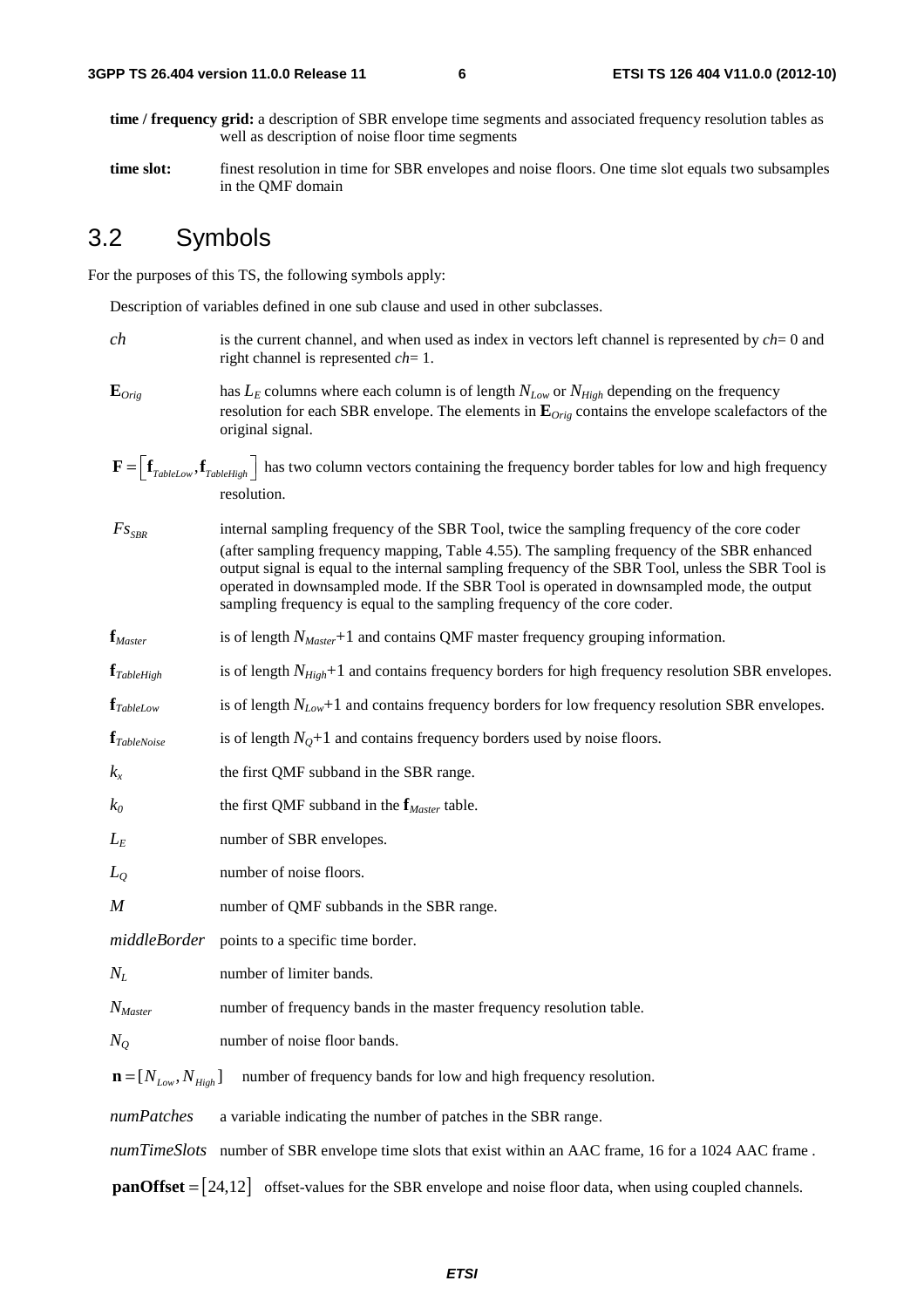**patchBorders** a vector containing the frequency borders of the patches.

**patchNumSubbands** a vector holding the number of subbands in every patch.

| $\mathbf{Q}_{Orig}$             | has $L_0$ columns where each column is of length $N_0$ and contains the noise floor scale factors.                                                     |
|---------------------------------|--------------------------------------------------------------------------------------------------------------------------------------------------------|
| $\mathbf{r} = [r_0, , r_{L-1}]$ | frequency resolution for all SBR envelopes in the current SBR frame, zero for low resolution, one<br>for high resolution.                              |
| reset                           | a variable in the encoder and the decoder set to one if certain bitstream elements have changed<br>from the previous SBR frame, otherwise set to zero. |
| $\mathbf{t}_E$                  | is of length $LE+1$ and contains start and stop time borders for all SBR envelopes in the current<br>SBR frame.                                        |
| $t_{HFAdi}$                     | offset for the envelope adjuster module.                                                                                                               |
| $t_{HFGen}$                     | offset for the HF-generation module.                                                                                                                   |
| $\mathbf{t}_o$                  | is of length $L_0+1$ and contains start and stop time borders for all noise floors in the current SBR<br>frame.                                        |

#### 3.3 Abbreviations

For the purposes of this TS, the following abbreviations apply.

| <b>NA</b>        | Not Applicable                                                                              |
|------------------|---------------------------------------------------------------------------------------------|
| aacPlus          | Combination of MPEG-4 AAC and MPEG-4 Bandwidth extension (SBR)                              |
| Enhanced aacPlus | Combination of MPEG-4 AAC, MPEG-4 Bandwidth extension (SBR) and MPEG-4<br>Parametric Stereo |
| <b>OMF</b>       | <b>Ouadrature Mirror Filter</b>                                                             |
| <b>SBR</b>       | <b>Spectral Band Replication</b>                                                            |

# 4 Outline description

This TS is structured as follows:

Section 5.1 gives an encoder overview description. Section 5.2 gives a detailed description of the filterbanks used in the encoder. Section 5.3 gives a specification of the used frequency band tables. Section 5.4 gives a detailed description of the time grid calculation and the transient detection. Section 5.5 gives a detailed description of the envelope estimation. Section 5.6 gives a detailed description of the estimation of the additional control parameters. Section 5.7 gives detailed description of the data quantisation. Section 5.8 gives a detailed description of the envelope coding.

# 5 SBR encoder description

### 5.1 SBR tools overview

The encoder part of the SBR tool estimates several parameters used by the high frequency reconstruction method on the decoder side. In order to synchronise the SBR bitstream data with the AAC codec, the two different modes of operation have to be considered; normal aacPlus operation and aacPlus parametric stereo operation. In the normal case, the AAC encoder is responsible for downsampling of the input PCM signal, while the SBR encoder works in parallel on twice the sampling frequency compared to the downsampled signal. When using parametric stereo aacPlus, the SBR tool is also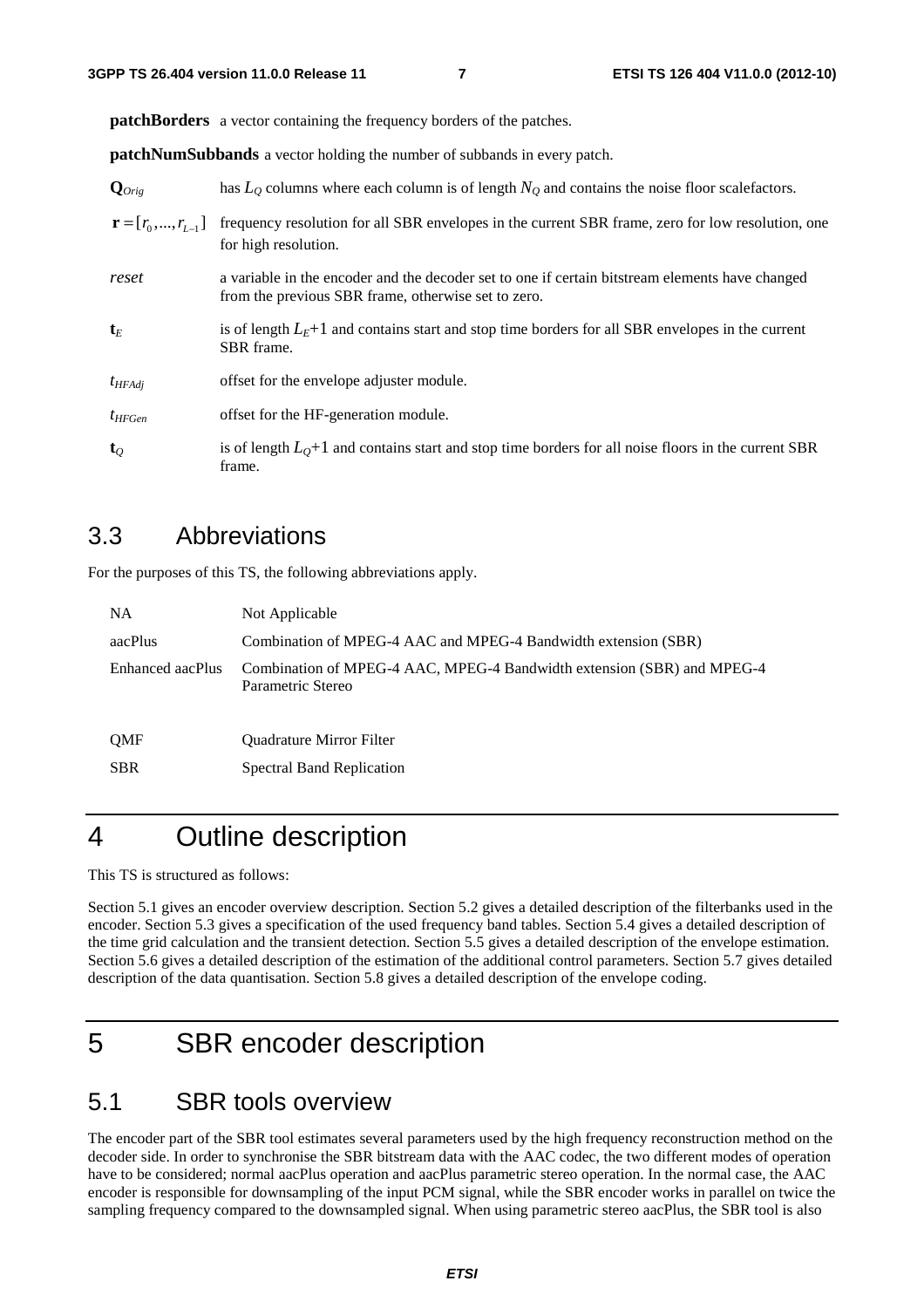responsible for downsampling of the AAC coder signal. The two modes are outlined in the following sections and illustrated in Figure 1 and Figure 2.



**Figure 2 Parametric stereo aacPlus block diagram** 

#### 5.1.1 Enhanced aacPlus sdynchronization without parametric stereo

The time domain input PCM signal is assumed to be stored in a buffer **x**, where 2048 new samples are added to the end of the buffer every frame. Before adding new samples, all samples in the buffer must be left-shifted 2048 samples. The buffersize amounts to 576 + 2048 + *t*inputDelay samples, where *t*inputDelay equals the total AAC delay, i.e. the delay for the entire encoder – decoder chain, plus the SBR decoder buffer delay minus the SBR encoder buffer delay. All delays are expressed in the SBR input sampling rate:

$$
t_{inputDelay} = totAACDelay + SBRDelayDec - SbrDelayEnc
$$

The PCM buffer **x** is fed to the analysis QMF bank, where subband filtering is performed. The window stride of the QMF bank is illustrated in Figure 3a, which shows that the first window is applied from sample 0 to sample 639 on the PCM buffer. The output from the analysis QMF bank: 32 subbands having 64 frequency channels each, is stored in the matrix **X** (Figure 3b) as

 $\mathbf{X}(k, l+qmfWriteOffset), \quad 0 \leq k < 64, \quad 0 \leq l < numTimeSlots \cdot RATE$ 

A delay of qmfWriteOffset subband samples is hence introduced, making

$$
sbrDelayEnc = 32 \cdot 64 = 2048
$$

The algorithmic buffer delay in the decoder is 6 subband samples, giving

$$
SBRDelayDec = 6 \cdot 64 = 384
$$

The total AAC delay is the delay introduced by the 1024 point MDCT transform, the window switching look-ahead and the delay introduced by the downsampling filter. If other delays are introduced these of course have to be accounted for.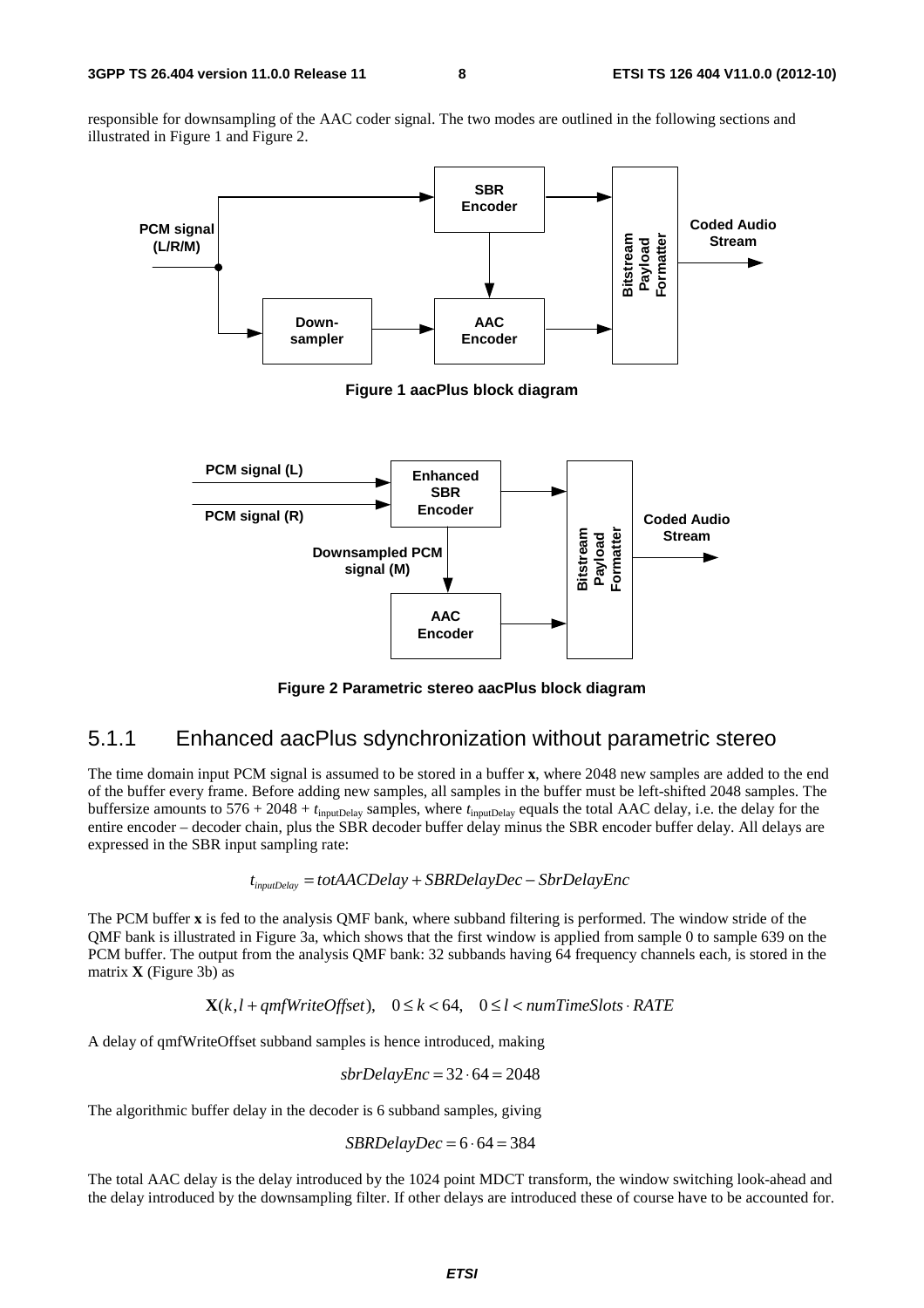

**Figure 3 aacPlus encoder buffers and synchronisation** 

#### 5.1.2 Enhanced aacPlus synchronisation with parametric stereo

The time domain input PCM signal is assumed to be stored in a buffer **x**, where 2048 new samples are added to the end of the buffer every frame. Before adding new samples, all samples in the buffer must be left-shifted 2048 samples. The buffersize amounts to 576 + 2048. Note that two buffers are needed for stereo signals.

The PCM buffer is fed to the analysis QMF bank, where subband filtering is performed. The window stride of the QMF bank is illustrated in Figure 4a, which shows that the first window is applied from sample 0 to sample 639 on the PCM buffer. The output from the analysis QMF bank: 32 subbands having 64 frequency channels each, is stored in the matrix **H** (Figure 4b) as

#### $\mathbf{H}(k, l+6)$ ,  $0 \le k < 64$ ,  $0 \le l < numTimeSlots \times RATE$

Two buffers are needed for stereo operation. The subband samples in the matrix **H** are fed to the hybrid filter bank (See [5]) which introduces a delay of 6 subband samples. Parametric stereo parameters are extracted from the output of the hybrid filterbank and downmixing of the stereo signal is performed. Subsequently, hybrid synthesis filtering is applied to the modified hybrid subband samples.

The downmixed subband samples are fed to the subband matrix **X** (Figure 4c) as

 $\mathbf{X}(k, l + qmfWriteOffset), \quad 0 \le k < 64, \quad 0 \le l < numTimeSlots \times RATE$ 

whereafter "normal" SBR operation is undertaken. The subband samples are in parallell fed to the 32 channel synthesis filter bank. The stride for the synthesis windowing is illustrated in Figure 4d. The output from the filterbank, having a sampling frequency half of the SBR sampling frequency is forwarded to the AAC encoder.

After SBR processing of the current frame, an additional delay of one frame has to be introduced by delaying the SBR frame data (Figure 4e).

To achieve synchronisation, the total AAC codec delay is bound to be 3200 samples, expressed in the SBR input sampling frequency.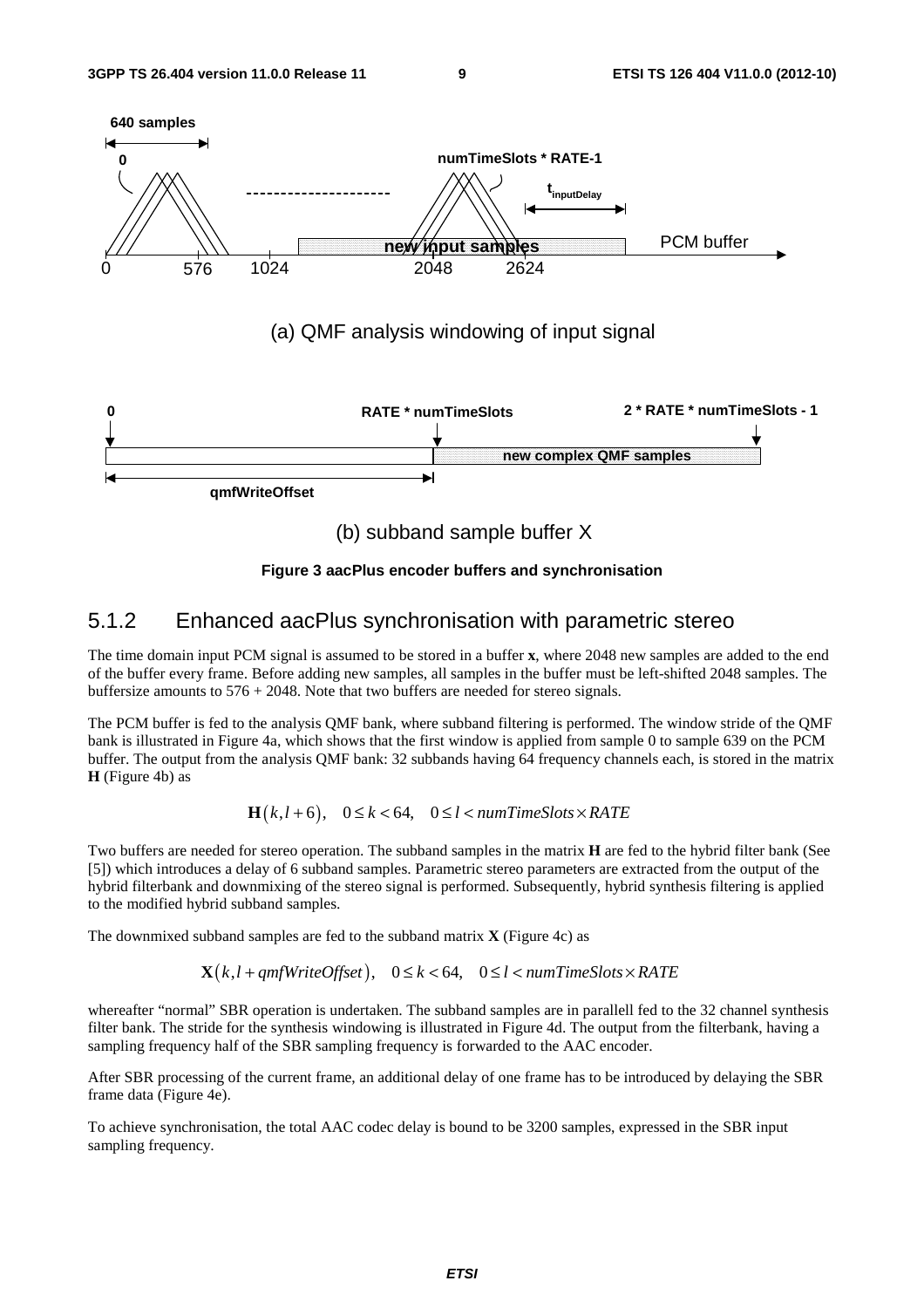

#### **Figure 4 Enhanced aacPlus stereo synchronisation**

#### 5.1.3 SBR encoder modules overview

The modules of the encoder part of the SBR tool are illustrated in the block diagram of Figure 5. The SBR tool operates on discrete mono signals in general, but some of the modules in Figure 5 need simultaneous access to both the left and right signal in case of stereo signals.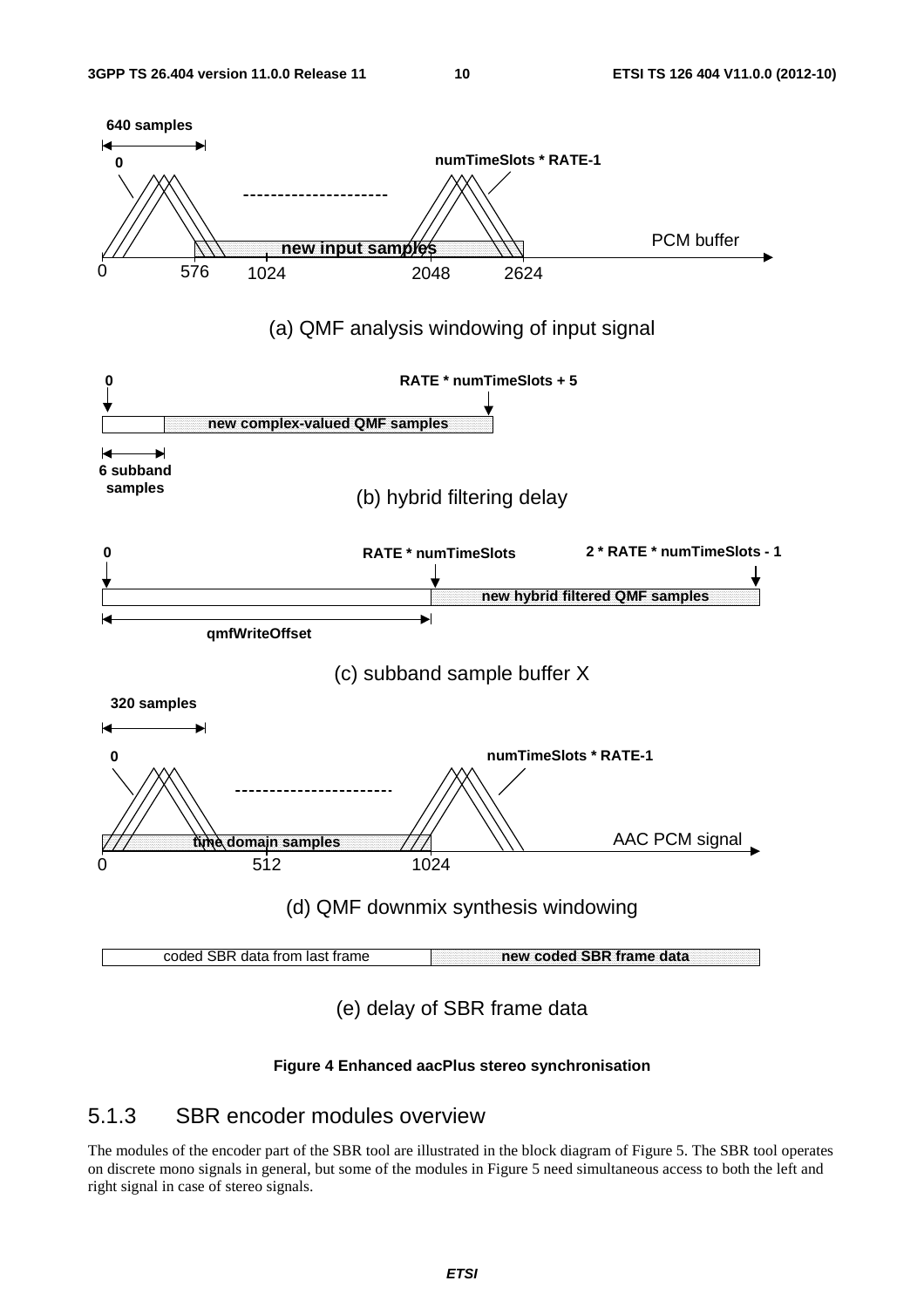• As outlined in 5.1.1 and 5.1.2, the time domain signal is first filtered by the 64 channel complex QMF bank (section 5.2). The output from the analysis QMF bank: 32 subbands having 64 frequency channels each, is stored in the matrix **X** as

 $\mathbf{X}(k, l + qmfWriteOffset), \quad 0 \le k < 64, \quad 0 \le l < numTimeSlots \cdot RATE$ 

Several modules use the output from the QMF bank;

- The transient detector operates on the matrix **X** starting at subband sample 0.
- The frame splitter operates on the matrix **X** starting at subband sample 0.
- The output from the transient detector and frame splitter is fed to the frame generator, where the time and frequency resolutions for the current frame are determined.
- The Tonality detector operates on the matrix **X** starting at subband sample qmfWriteOffset.
- The control data from the Tonality detector and also the current time and frequency grid is forwarded to the unit for Additional control parameters. In this module, the levels of the adaptive noise, inverse filtering and additional sines are determined.
- The Envelope energy formatter operates on the matrix **X** starting from subband sample 0. The unit needs the time frequency grid and the additional control data as inputs.
- The formatted envelope data is subsequently quantised and Huffman coded, before being fed to the Bitstream multiplexer, where all SBR data is formatted and packed into a SBR frame. The SBR frame is transmitted as a fill-element in the bitstream multiplex together with the AAC channel element for the current frame. In case of a Parametric stereo SBR element, the current SBR frame is delayed one frame before entering the bitstream multiplexer (Section 5.1.2 ).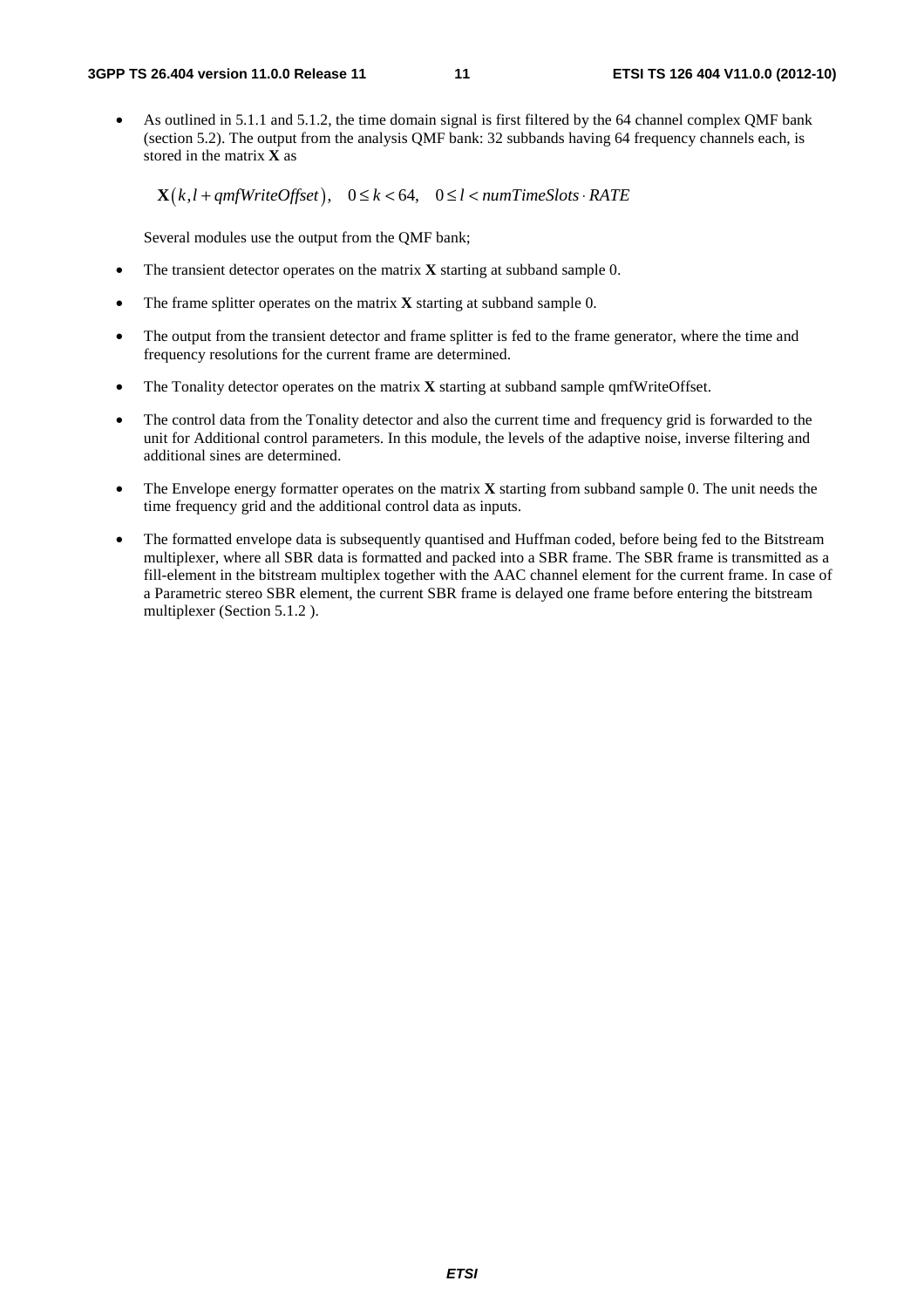

**Figure 5 Sbr Encoder overview** 

# 5.2 Analysis filterbank

Subband filtering of the input signal is done by a 64-subband QMF bank. The output from the filterbank, i.e. the subband samples, are complex-valued and thus oversampled by a factor two compared to a regular QMF bank. The flowchart of this operation is given in Figure 6. The filtering comprises the following steps, where an array **x** consisting of 640 time domain input samples are assumed. Higher indices into the array corresponds to older samples:

- Shift the samples in the array **x** by 64 positions. The oldest 64 samples are discarded and 64 new samples are stored in positions 0 to 63.
- Multiply the samples of array **x** by window **c**. The window coefficients are found in Figure 6.
- Sum the samples according to the formula in the flowchart to create the 128-element array **u**.
- Build two arrays, **r** and **i**, from **u** by the operations

$$
\mathbf{r}(n) = u(n) - u(127 - n)
$$
  
\n
$$
\mathbf{i}(n) = u(n) + u(127 - n)
$$
,  $0 \le n < 64$ 

Calculate 64 new complex-valued subband samples,  $X = R + iI$ , where i is the imaginary unit, by DCT and DST type III transforming **r** and **i** according to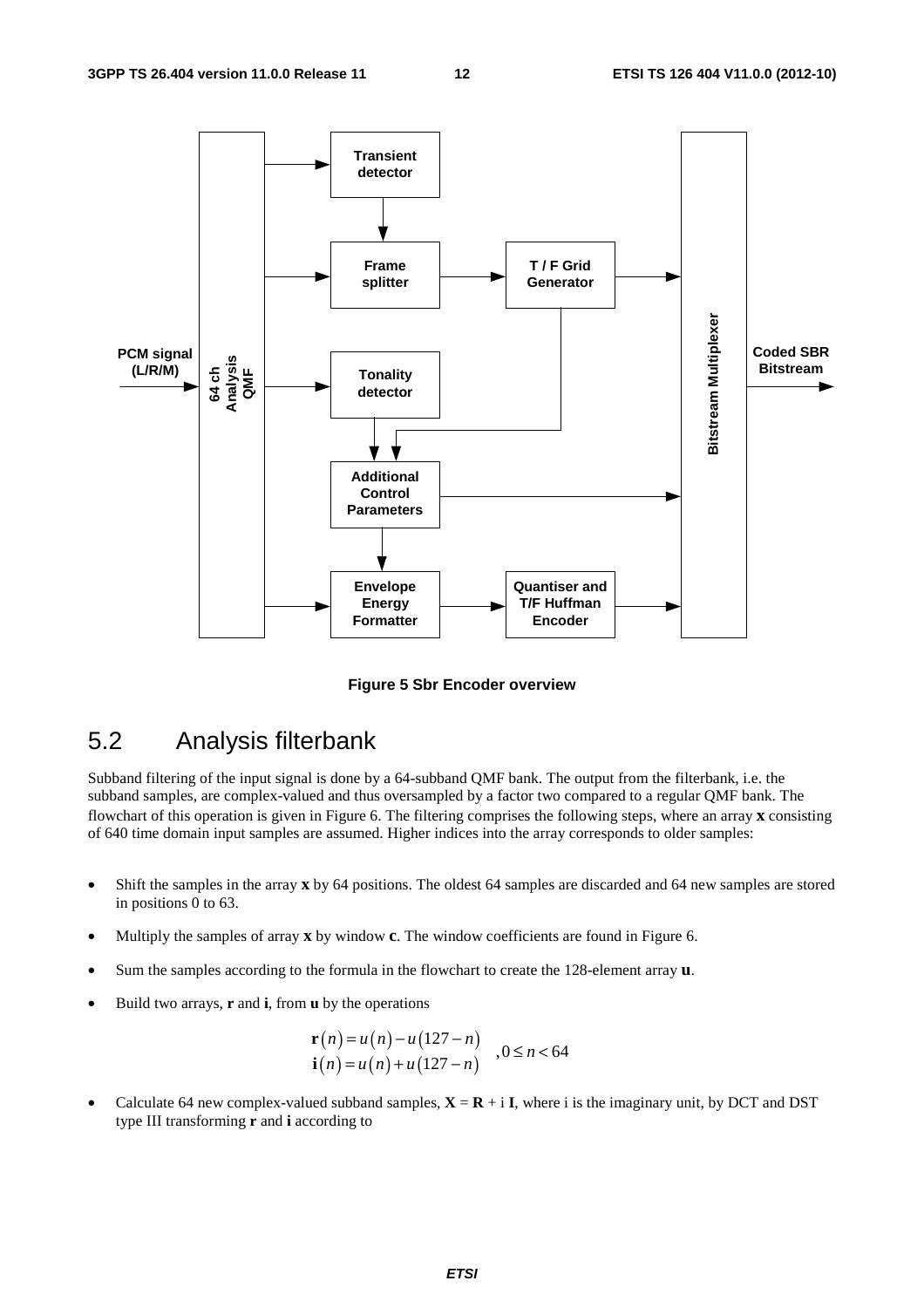$$
\mathbf{R}(k) = \sum_{n=0}^{63} r(n) \cos \left[ \frac{\pi}{64} \left( k + \frac{1}{2} \right) n \right]
$$
  

$$
\mathbf{I}(k) = \sum_{n=0}^{63} i(n) \sin \left[ \frac{\pi}{64} \left( k + \frac{1}{2} \right) n \right]
$$
 ,  $0 \le k < 64$ 

Every loop in the flowchart produces 64 complex-valued subband samples, each representing the output from one filterbank subband. For every SBR frame the filterbank will produce  $numTimeSlots \cdot RATE$  subband samples from every filterbank subband, corresponding to a time domain signal of length  $numTimeSlots \cdot RATE \cdot 64$  samples. In the flowchart **X**[k][l] corresponds to subband sample l in QMF subband k.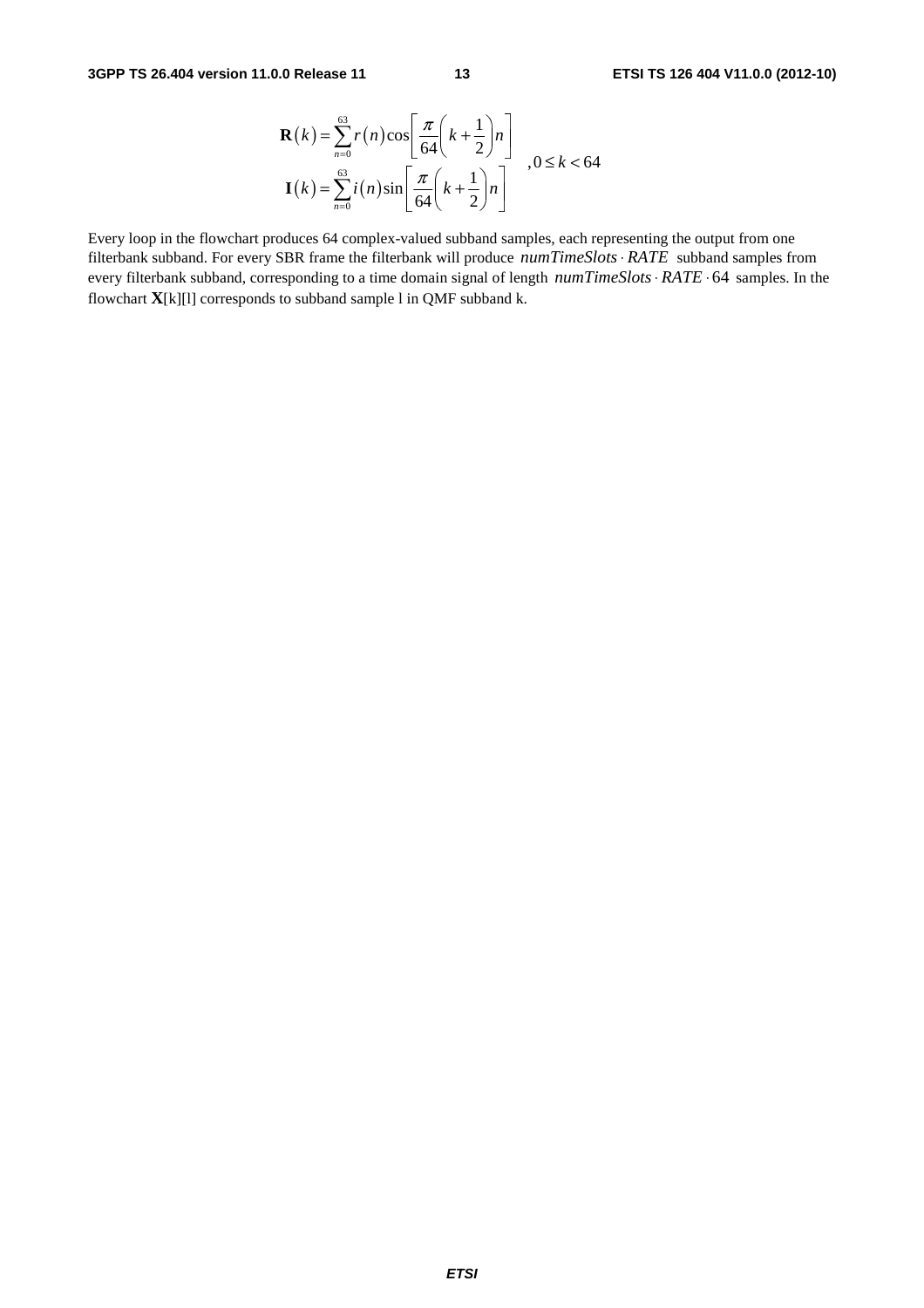

**Figure 6: Flowchart of encoder analysis QMF bank**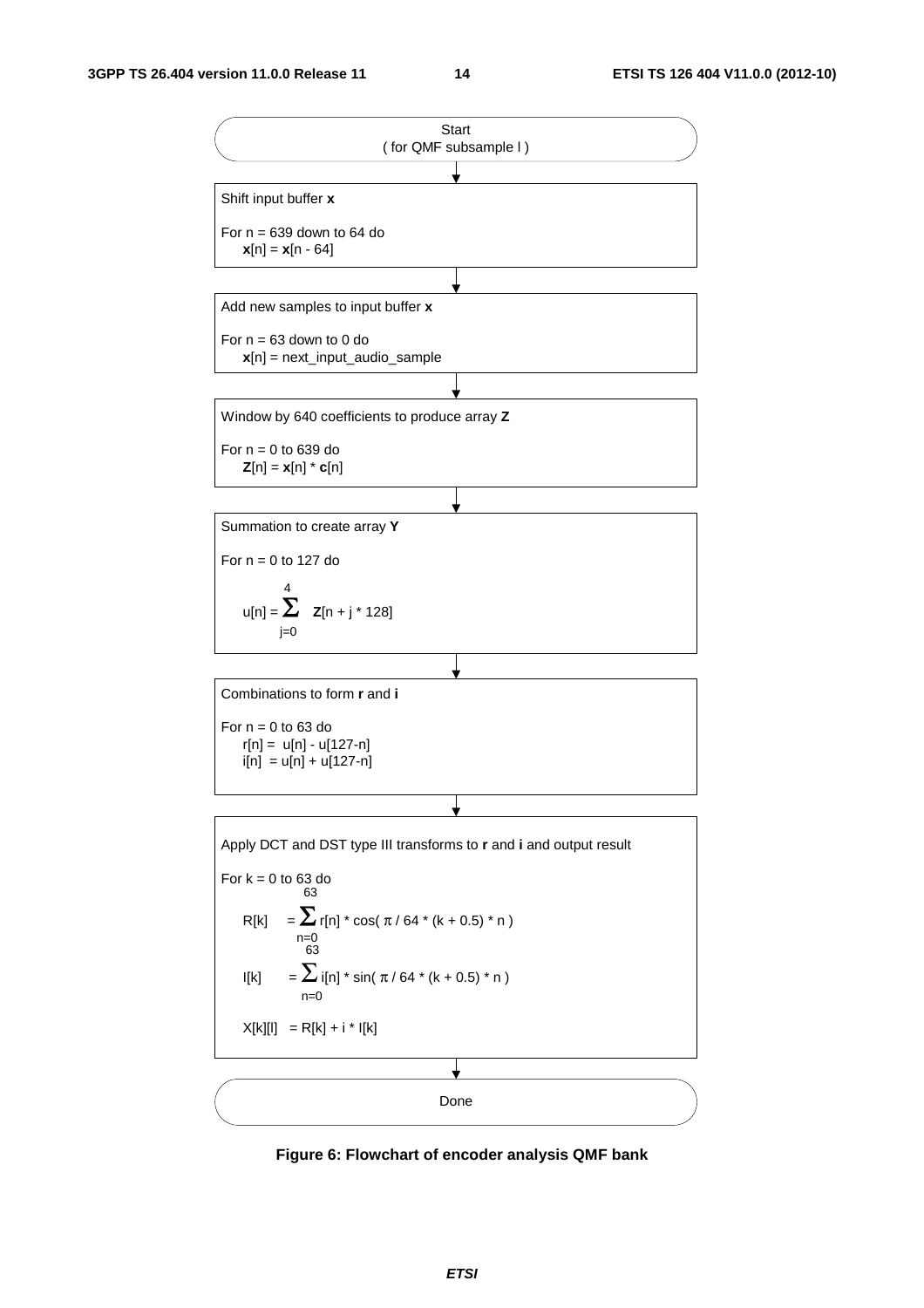## 5.3 Frequency band tables

The SBR encoder use these different frequency band tables:  $f_{Master}$ ,  $f_{TableHigh}$ ,  $f_{TableLow}$  and  $f_{TableNoise}$ , which are defined according to subclause 4.6.18.3.2 in [1]. The parameters needed to define all frequency band tables are transmitted in the SBR bitstream header. For SBR header bitstream elements enabled with either **bs\_header\_extra\_1** or **bs\_header\_extra\_1** there are default values and hence a transmission of these elements are only needed if they differ from the default value. Default values are defined in subclause 4.5.2.8.1 in [1]. The SBR header parameters are regarded as tuning parameters since they are strongly bitrate and sampling frequency dependant Throughout the tuning work for 3GPP submission several bitrate and sampling frequency dependant tunings have been created and in the reference c-code there are tunings available from 8kbit/s mono to 48 kbit/s stereo.

### 5.4 Time / frequency grid generation

An introduction to the time / frequency grid generation, including a brief discussion of the frame classes, is given in the informal encoder description in [1], subclause 4.B.18.3. The present encoder implementation employs three tools for the grid generation:

- The Transient Detector (TD)
- The Frame Splitter (FS)
- The Frame Generator (FG)

Those tools are described in the subsequent sections. Figure 7 shows the ranges of the frame classes and the transient detector offset versus the indices used by the frame generator.

```
 |<------------tranPos---------->| 
         |-|-|-|-|-|-|-|-|-|-|-|-|-|-|-|-| 
         0 1 2 3 4 5 6 7 8 9 A B C D E F TD index (hexadecimal) 
     |<------------FIXFIX----------->| 
|<------------FIXVAR----------->:<--->: 
.<br>:<--->:<------VARFIX----------->|
:<--->:<------VARVAR----------->:<--->: Ybuffer 
................................................................ QMF slots 
\mathbf{I}-|-|-|-|-|-|-|-|-|-|-|-|-|-|-1-\mathbf{I}\circ|\circ|\circ|-|-|-|-|-|-|-|-|-|-|-|-|-|-|-|-|-1 \qquad \text{SBR } {\tt slots }8 16 19 32 FG index
    I: nominal frame boundaries 
   o: frame overlap region slots
```
#### **Figure 7: The four frame classes and the transient detector range**

#### 5.4.1 Transient detector

The transient detection is performed according to the pseudo-code below. It operates on subband samples of one frame length starting from sample 8. The output from the transient detector are the variables tranFlag and tranPos. The first is a boolean indicating whether there is a transient in the processed frame, and the second specifies the position (in time slots) for the on-set of the transient. The time / frequency grid generation module uses the output from the transient detector and the stored transient detection output from the previous frame to perform its operations.

$$
for (n = 0; n < 16; n++)
$$
  
a(n) = a(n+32)  
for (n = 16; n < 48; n++)  
a(n) = 0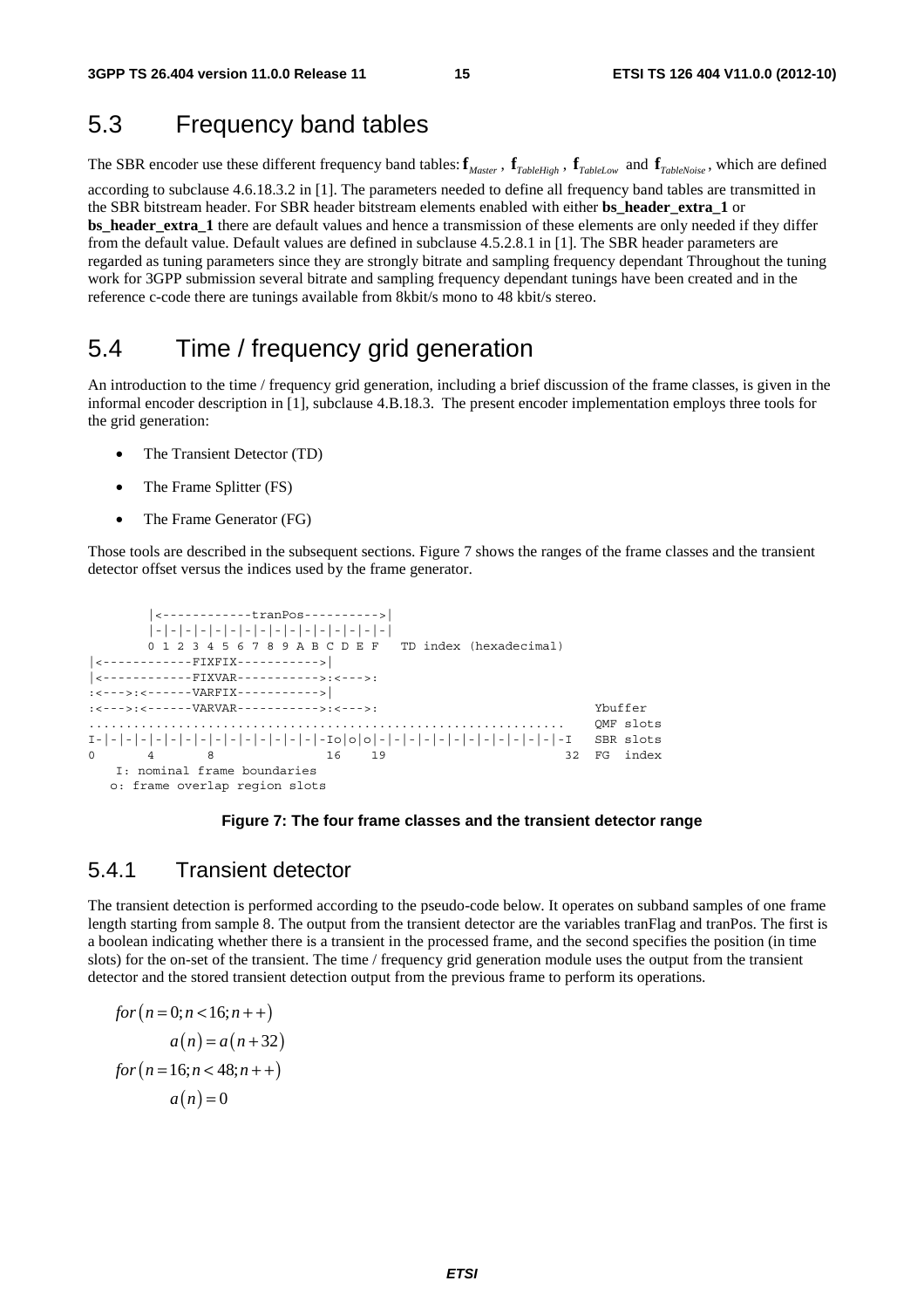$$
for (i = 0; i < 64; i++)
$$
\n
$$
m = \frac{1}{48} \sum_{n=16}^{63} |X(i, n)|^2
$$
\n
$$
temp = \sqrt{\frac{1}{47} \sum_{n=16}^{63} [m - |X(i, n)|^2]^2}
$$
\n
$$
t(i) = MAX \{128000, 0.66 \cdot t(i) + 0.34 \cdot temp\}
$$
\n
$$
for (n = 16; n < 48; n++)
$$
\n
$$
for (d = 1; d < 4; d++)
$$
\n
$$
L = \frac{1}{2} \left\{ \left| X(i, 2 \cdot INT \left\{ \frac{n - d}{2} \right\} \right|^2 + \left| X(i, 2 \cdot INT \left\{ \frac{n - d}{2} \right\} + 1 \right|^2 \right\}
$$
\n
$$
R = \frac{1}{2} \left\{ \left| X(i, 2 \cdot INT \left\{ \frac{n + d}{2} \right\} \right|^2 + \left| X(i, 2 \cdot INT \left\{ \frac{n + d}{2} \right\} + 1 \right|^2 \right\}
$$
\n
$$
if (R - L > t(i))
$$
\n
$$
a(n) = a(n) + \frac{R - L - t(i)}{t(i)}
$$

 $for (n = 8; n < 40; n++)$ 

$$
if\left(a(n) < \frac{9}{10}a(n-1) \text{ AND } a(n-1) > 203.125\right)
$$
\n
$$
tranPos = INT\left(\frac{n-8}{2}\right)
$$
\n
$$
tranFlag = 1
$$
\n
$$
break
$$
\n
$$
else
$$

$$
tranPos = 0
$$

$$
tranFlag = 0
$$

**t** and **a** are static channel-dependent arrays of length 64 that needs to be stored in between calls to the transient detector. On start-up, all elements in both arrays must be set to zero.

#### 5.4.2 Frame splitter

The frame splitting is accomplished according to the following algorithm. It is only active when the transient detector has detected the absence of a transient in the current frame of interest, i.e. when tranFlag = 0). It operates on subband samples of one and a half frame length starting from subband sample 0. The output from the frame splitter is the variable splitFlag, which indicates whether the current frame (free from transients) should be divided into two envelopes of equal size.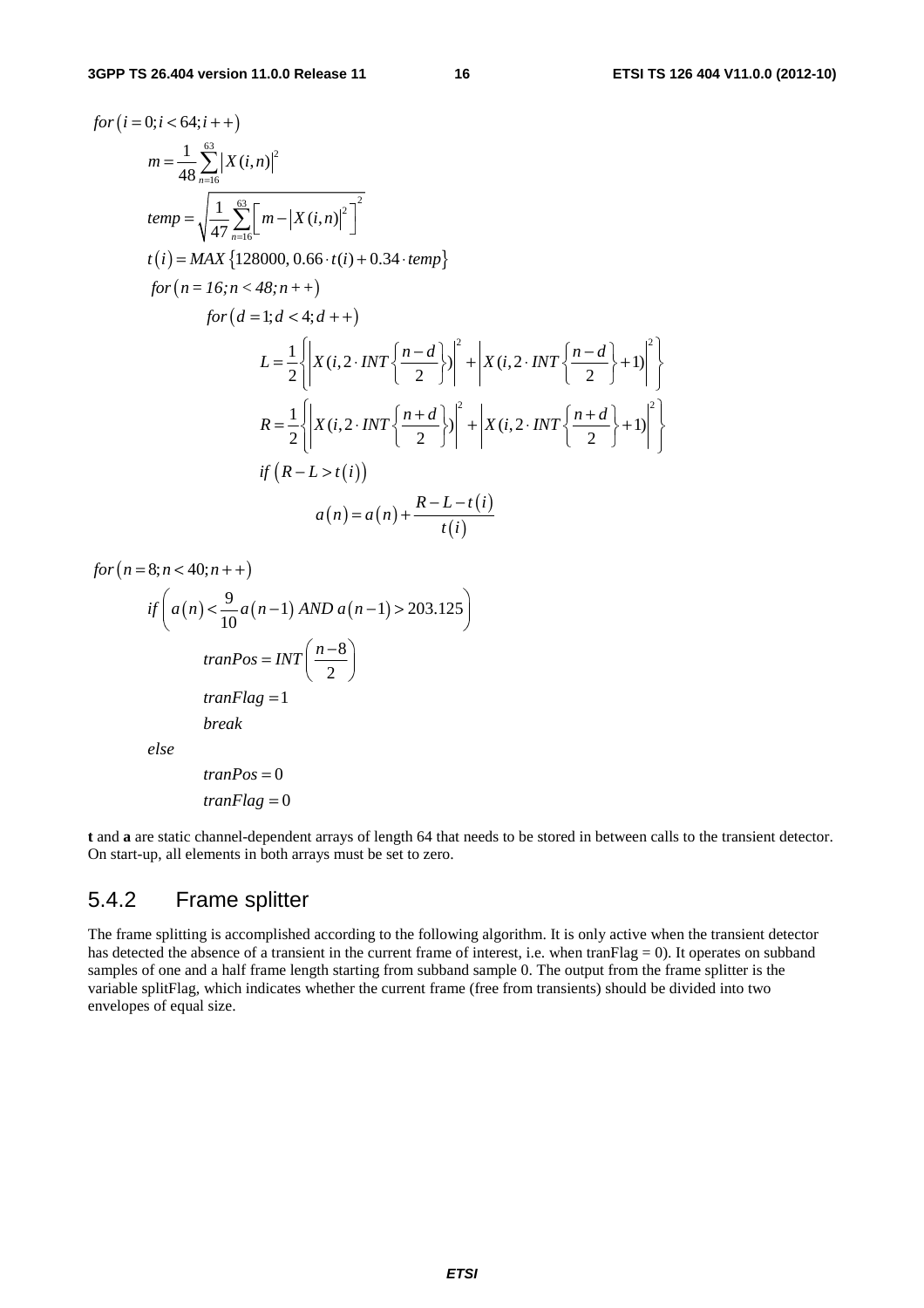$$
splitThr = \frac{totalBitRate}{codeBitrate} \cdot 7.5e - 5 \cdot \left[ \frac{frameSize}{sampleFreq} - 0.01 \right]^2
$$
\n
$$
e_{curflow} = \sum_{i=0}^{sbrStartBand-1} \sum_{n=16}^{47} \left[ \mathbf{X}(i,n) \right]^2
$$
\n
$$
e_{high}(p,l) = \sum_{j=16}^{16(I+1)-1} \sum_{i=k_j}^{k-1} \left[ \mathbf{X}(i,j) \right]^2, \quad \begin{cases} k_l = \mathbf{F}(p,HI) \\ k_h = \mathbf{F}(p+1,HI) \end{cases}, 0 \le p < \mathbf{n}(HI), 0 \le l < 1
$$
\n
$$
e_{curhigh} = \sum_{p=0}^{\mathbf{n}(HI)} e_{high}(p,0) + \sum_{p=0}^{\mathbf{n}(HI)} e_{high}(p,1)
$$
\n
$$
e_{tot} = 2 + e_{curhigh} + \frac{e_{curflow} + e_{prevlow}}{2}
$$
\n
$$
dvec(p) = ABS \left\{ log \left( \frac{e_{high}(p,1) + 8e6}{e_{high}(p,0) + 8e6} \right) \right\}, \quad 0 \le p < \mathbf{n}(HI)
$$
\n
$$
d = \sum_{p=0}^{\mathbf{n}(HI)} dvec(p) \left\{ \frac{e_{high}(p,0) + e_{high}(p,1) + 16e6}{e_{tot}}
$$
\n
$$
if (d > splitThr)
$$
\n
$$
splitFlag = 1
$$
\n
$$
else
$$
\n
$$
splitFlag = 0
$$
\n
$$
e_{prevlow} = e_{curflow}
$$

The variable  $e_{\text{new-}l, \text{new}}$  is a static channel-dependent variable that must be stored in between calls to the frame splitting module. This variable should be set to zero on start-up.

#### 5.4.3 Frame generator

The frame generator creates the time/frequency grid for one SBR frame. Input signals are provided by the transient detector and the frame splitter. The frame generator produces two outputs: The sbr\_grid() portion of the bitstream, and an internal representation of the time/frequency grid to be used by the envelope and noise floor estimators, see Figure 5.

When no transients are present (i.e. tranFlag = 0), FIXFIX class frames are used. The frame splitter decides whether to use one or two envelopes in the FIXFIX frames (splitFlag = 0 or splitFlag = 1 respectively). "Sparse" transients (separated by one or more frames with tranFlag  $= 0$ ) are coded by means of FIXVAR-VARFIX sequences. "Tight" transients ( tranFlag = 1 for two or more consecutive frames) are handeled by inserting VARVAR class frames.

As most transients are "sparse", the frame generator prepares a grid for a FIXVAR-VARFIX pair upon detection of a transient after a sequence of FIXFIX frames. The present frame is encoded using the FIXVAR portion, and the VARFIX grid is stored. At the next call of the generator it is known whether the transient actually is "sparse" or not. If 'yes', the already calculated and stored VARFIX grid is used. If 'no', a new grid, meeting the requirements of the new transient, as well as those of the previous one, is calculated, whereby a VARVAR class frame is used.

The operation of the frame generator is further described below by means of pseudo-code, where the syntax

 $[out_0, out_1, ..., out_{m-1}] = function(in_0, in_1, ..., in_{n-1})$  is used.

```
FrameGenerator(tranFlag, tranPos, splitFlag) 
{ 
  static frameClassOld; // frameClass used for previous frame 
  static G1; // grid designed during previous call 
 [frameClass, frameClassOld] = calcFrameClass(frameClassOld, tranFlag);
  if (tranFlag)
```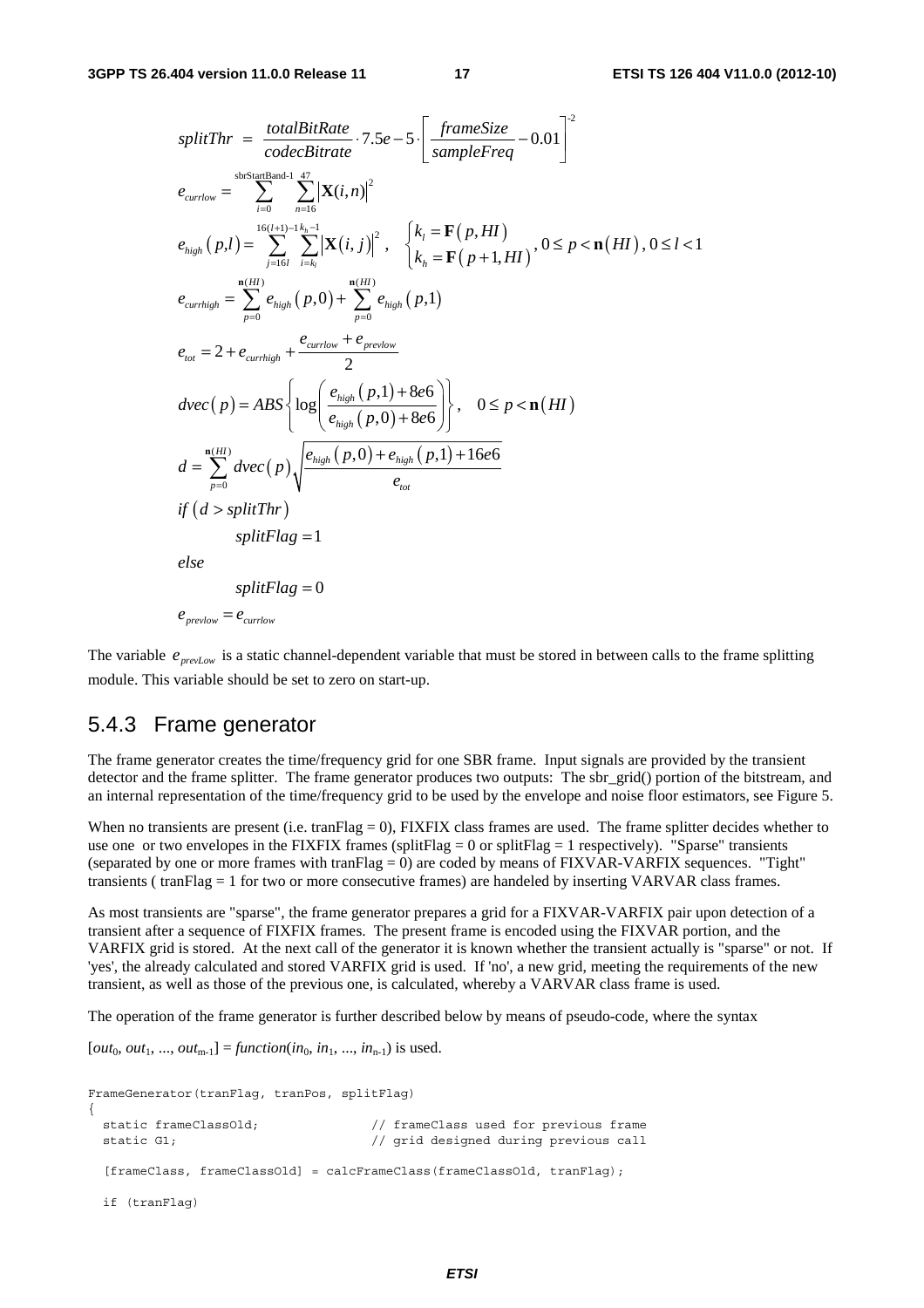**3GPP TS 26.404 version 11.0.0 Release 11 18 ETSI TS 126 404 V11.0.0 (2012-10)**

```
 GP = fillFrameTran(tranPos); // load transient borders into GP 
  switch (frameClass) { 
  case FIXFIX: 
    BS = calcSbrGrid(FIXFIX, dc, splitFlag); 
    break; 
  case FIXVAR: 
    if (tranPos > 8) 
      GP = fillFramePre(GP); // append borders before transient borders 
    if (tranPos < 10) 
 GP = fillFramePost(GP); // append borders after transient borders 
 [G0, G1] = splitAndStore(GP); // split GP into two grids, G0 and G1 
   BS = calcSbrGrid(FIXVAR, G0, dc); // calc BS using G0
    break; 
  case VARFIX: 
    BS = calcSbrGrid(VARFIX, G1, dc); // calc BS using G1 (from previous call) 
    break; 
  case VARVAR: 
   GP = fillFrameInter(G1, GP); // resolve conflicts and merge G1 and GP
    if (tranPos < 10) 
 GP = fillFramePost(GP); // append fill-borders after tran-borders in GP 
 [G0, G1] = splitAndStore(GP); // split GP into two grids, G0 and G1 
    BS = calcSbrGrid(VARVAR, G0, dc); // calc BS using newly designed G0 
    break; 
  } 
  return [BS, FI = decodeSbrGrid(BS)];// decode BS into FI 
}
```
The following pseudo-variables are defined:

```
GP = "Grid-Pair": 
- GP.aBorders: array holding envelope borders of two consecutive frames 
- GP.aFreqRes: array holding envelope frequency resolutions of two consecutive frames 
- GP.iTran : index of transient leading border 
Gi = "Grid instance i": 
- Gi.aBorders: array holding envelope borders of one frame 
- Gi.aFreqRes: array holding envelope frequency resolutions of one frame 
- Gi.iTran : index of transient leading border of one frame 
BS = "Bit-Stream": 
- sbr grid() as defined in [1] Subclause 4.4.2.8, Table 4.61A
FI = "Frame-Info": 
- FI.t_E: tE , envelope borders as defined in 3.2 
- FI.r : \mathbf{r} = [r_0, ..., r_{L-1}], envelope frequency resolutions as defined in 3.2
- FI.t_Q: tQ , noise floor borders as defined in 3.2 
- FI.1 A: l_A, index of border where the preceding envelope is to be "shortened"
```
the symbolic constant,

dc: don't care

and the operations

```
cat(a, b): concatenate vectors a & b 
length(a): number of elements of vector a 
fliplr(a): reverse order of elements of vector a 
ones(a) : generate vector of length a, were all elements are 1
```
The internal functions are defined below:

```
calcFrameClass (frameClassOld, tranFlag) 
{ 
   switch (frameClassOld) { 
   case FIXFIX: 
     if (tranFlag)
```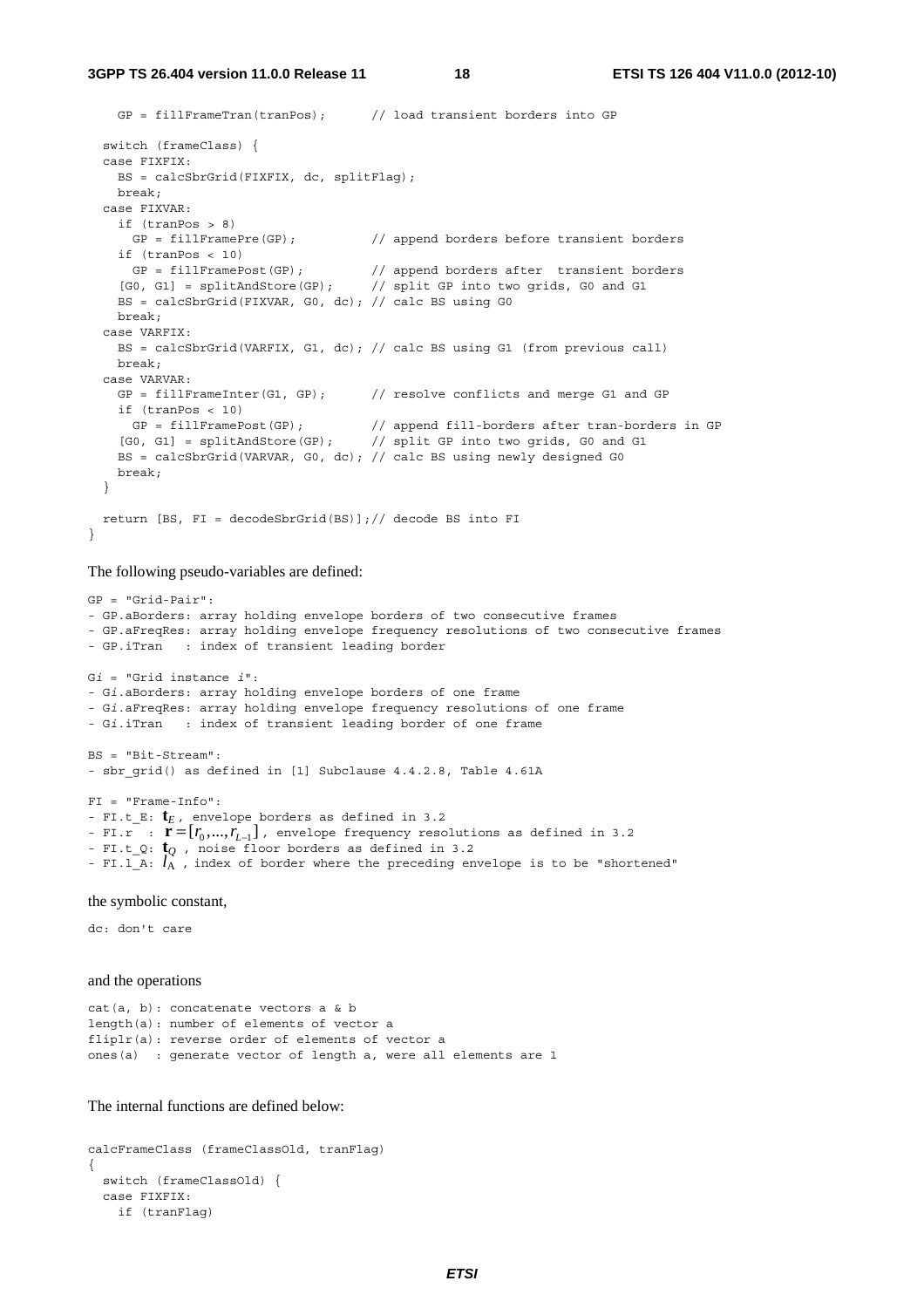```
 frameClass = FIXVAR;// stationary to transient transition 
     else 
       frameClass = FIXFIX;// when no transients are present, FIXFIX frames are used 
     break; 
   case FIXVAR: 
     if (tranFlag) 
       frameClass = VARVAR;// "tight" transients are handeled by VARVAR frames 
     else 
      frameClass = VARFIX;// "sparse" transients are handeled by [FIXVAR, VARFIX] pairs 
     break; 
   case VARFIX: 
     if (tranFlag) 
      frameClass = FIXVAR; 
     else 
     frameClass = FIXFIX:// transient to stationary transition
    break; 
   case VARVAR: 
    if (tranFlag) 
      frameClass = VARVAR;// "tight" transients are handeled by VARVAR frames 
     else 
      frameClass = VARFIX; 
    break; 
   } 
   frameClassOld = frameClass; 
   return [frameClass, frameClassOld]; 
} 
fillFrameTran(tranPos) 
{ 
 GP.aBorders = \{tranPos + 4, tranPos + 6, tranPos + 10\};
 GP.aFreqRes = \{0, 0, 1\};
 GP.irran = 0; return GP; 
} 
fillFramePre(GP) 
{ 
   aBordersFill = fillHelper(GP.aBorders[0], 8); 
  GP.aBorders = cat(fliplr(aBordersFill), GP.aBorders); 
   GP.aFreqRes = cat(ones(length(aBordersFill)), GP.aFreqRes); 
  GP.iTran += length(aBordersFill); 
   return GP; 
} 
fillFramePost(GP, tranPos) 
{ 
  if (tranPos < 4) 
   maxStep = 6;else if (tranPos == 4 | | tranPos == 5)maxStep = 4; else 
   maxStep = 8;
   aBordersFill = fillHelper((32 - GP.aBorders[length(GP.aBorders) - 1], maxStep); 
   GP.aBorders = cat(GP.aBorders, aBordersFill); 
   GP.aFreqRes = cat(GP.aFreqRes, ones(length(aBordersFill))); 
   return GP; 
} 
splitAndStore(GP) 
{ 
  iSplit = 0; while (GP.aBorders[iSplit] < 16) 
     iSplit++; 
  for (i = 0; i \le i \text{Split}; i++) G0.aBorders[i] = GP.aBorders[i]; 
    G0.aFreqRes[i] = GP.aFreqRes[i]; 
 } 
   G0.iTran = GP.iTran; 
  for (j = 0, i = iSplit; i < length(GP.aBorders); i++, j++) {
```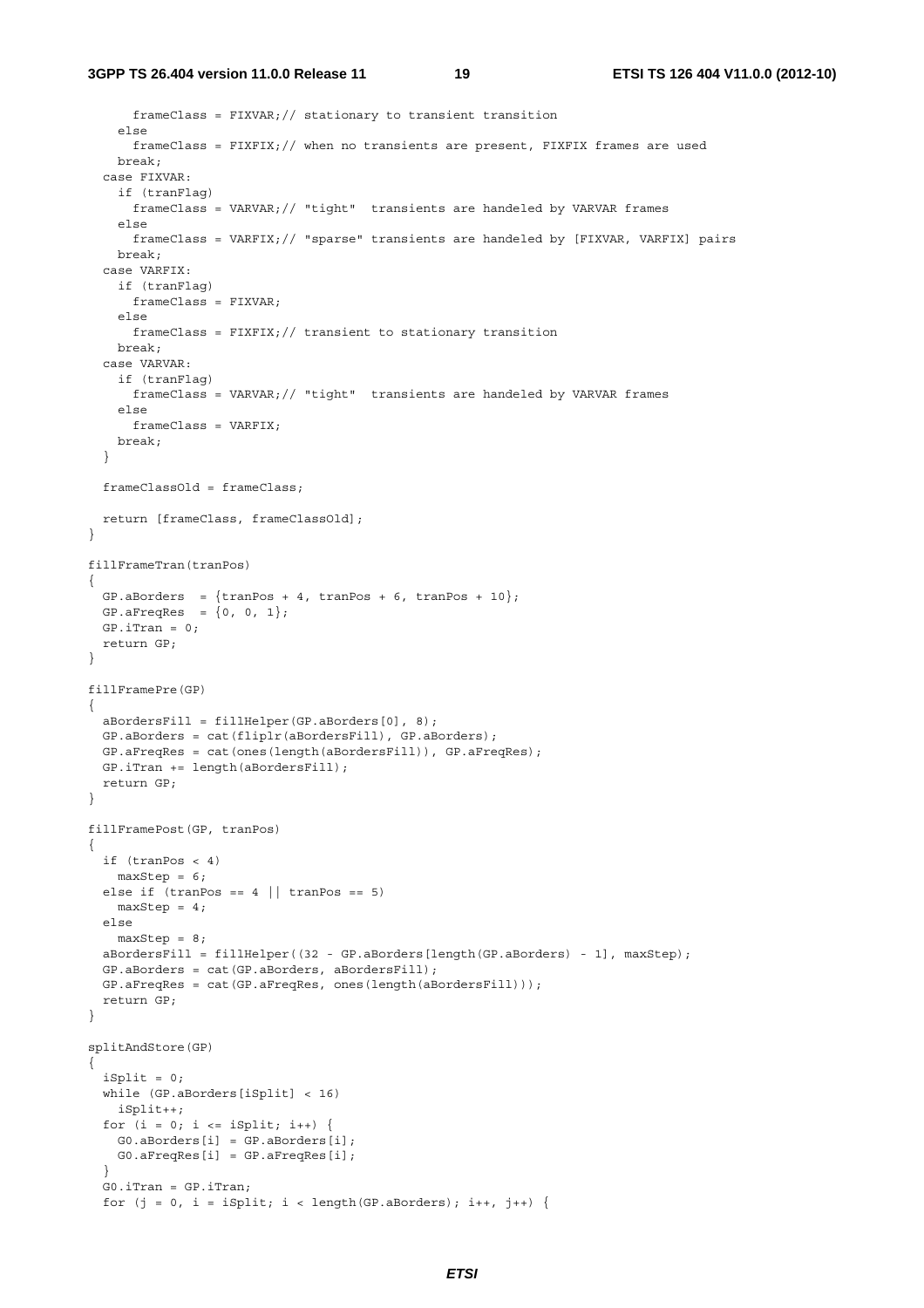```
G1.aBorders[i] = GP.aBorders[i] - 16;G1.aFreqRes[j] = GP.aFreqRes[i]; } 
  G1.iTran = GP.iTran - iSplit; 
}
```
As evident from the pseudo code, every transient is initially processed by fillFrameTran() by inserting one border at the onset of the transient, and two "decay" borders after the onset at the distances 2 and 6 slots from the first border respectively. The frequency resolutions of the two corresponding envelopes are 'low', whereas all other envelopes use 'high' resolution. Additional borders are inserted before said borders by fillFramePre() and fillFramePost(), such that no envelope exceeds the length 12 slots. The function fillHelper( $A$ ,  $B$ ) subdivides the distance  $A$  by calculating segments quantized to the lengths  $\{2, 4, 6, 8\}$  slots while limiting the segment length to B. In splitAndStore() the borders are separated into two groups, each associated with one frame. The above procedures are illustrated by Figure 8.

```
 tranFlag = 1 
      tranPos = 9 
\rm <\! T\!> |-|-|-|-|-|-|-|-|-|-|-|-|-|-|-|-| 
      0 1 2 3 4 5 6 7 8 9 A B C D E F TD index 
\star |<-----6----|<-2|<--4---|-----6---->| 
N N N
|<--------- Frame n: FIXVAR ----:--3->|<-- Frame n+1: VARFIX -->| 
 ................................................................ QMF slots 
I-|-|-|-|-|-|-|-|-|-|-|-|-|-|-|-Io|o|o|-|-|-|-|-|-|-|-|-|-|-|-|-I SBR slots 
0 7 13 15 19 25 32 FG index
```
I: nominal frame boundaries

o: frame overlap region slots

\*: border pointed to by bs\_pointer

N: noise floor middle border

#### **Figure 8: Example of isolated transient**

In Figure 8. the borders at index 7, 13, 15 and 19 are used for the present FIXVAR class frame. Conversion into sbr\_grid() bitstream elements is performed in calcSbrGrid(). The methods of the four classes for conversion of borders and frequency resolutions are implicitely defined by the bitstream and decoding equations in [1], subclause 4.4.2.8 (Table 4.61A) and 4.6.18.3, and are hence not described here. In the example bs\_var\_bord\_1 = 3, bs\_num\_rel\_1 = 3, the relative borders have the lengths 4, 2 and 6 ("right to left"), and the frequency resolutions are 0, 0, 1, 1 ("right to left"). The bs\_pointer is set to point to the transient leading border, i.e. the value is 3 since FIXVAR borders are also indexed "right to left", starting from 1 (0 signals that no transient leading border is present within the frame). The border at index 19 must be followed up in the next frame by a leading border at index 3. The border at 25, however, may or may not yield a border at 9, since a transient is possible in frame  $n + 1$ . If the transient actually is "sparse", the VARFIX bitstream comprises of bs\_var\_bord\_0 = 3, bs\_num\_rel\_0 = 1, one relative border of length 6, bs\_pointer = 0 and frequency resolutions 1, 1.

Figure 9. gives an example of "tight" transients, and also serves to outline the functionality of fillFrameInter(). Here G1 contains borders at index 1 and 7, but a transient is located already at index 6. In fillFrameInter() the preliminary border at 7 is simply removed, and the rest of the borders for the present frame are taken from GP. (If on the other hand the distance between the last border in G1 and the first border in GP exceeds 12, the segment inbetween said borders is subdivided analogously to the procedures in fillFramePre().) Hereafter GP is finalized and split in the same manner as described above, whereafter G0 is converted into a bitstream using the VARVAR method of calcSbrGrid(). Hereby the leading border yields bs\_var\_bord\_0 = 1 and the trailing border bs\_var\_bord\_1 = 2. Clearly bs\_num\_rel\_0 = 0 and bs num rel  $1 = 3$ . Figure 9. also shows that fillFramePost() has inserted a border at 18, thereby meeting the requirement that one border is present within the interval [16, 19]. This concludes the description of how to generate BS.

```
 tranFlag = 1 
 tranPos = 2 
    \langle T \rangle I-|-|-|-|-|-|-|-|-|-|-|-|-|-|-|-I 
 0 1 2 3 4 5 6 7 8 9 A B C D E F TD index
```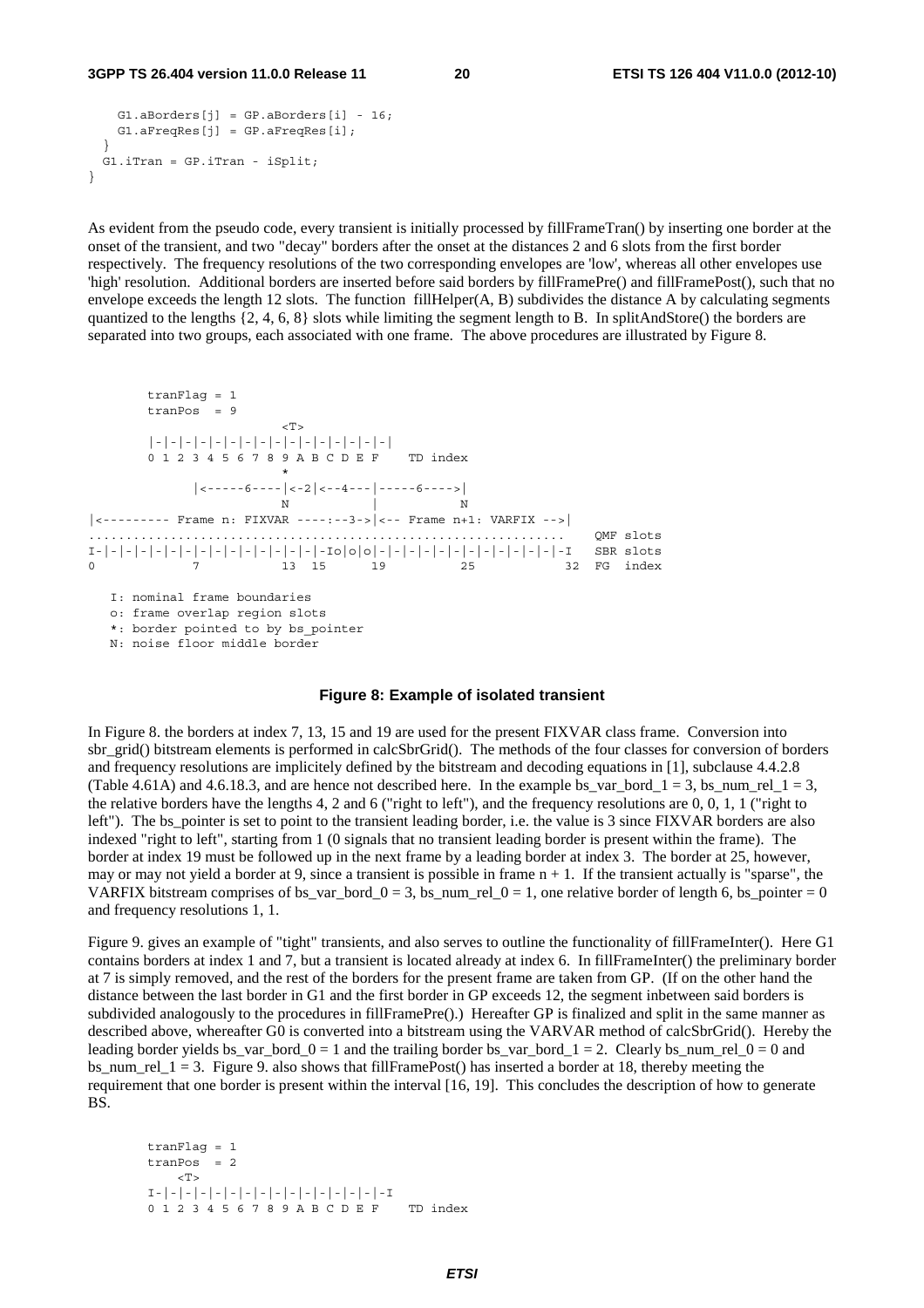

**Figure 9: Example of tight transients** 

The second output of the frame generator, FI, comprises of  $\mathbf{t}_E$ ,  $\mathbf{r}$ ,  $\mathbf{t}_O$  and  $l_A$ . Since those signals are equivalent to their counterparts at the decoder side, the relation between FI and BS is fully defined by the decoding equations in MPEG-4. Thus, as the last step in the frame generator, the decodeSbrGrid() function parses and decodes the now available sbr\_grid() portion of the bitstream in accordance with the description in the MPEG-4 standard, which shall not be repeated here.

# 5.5 Envelope estimation

By using the time/frequency grid created by the framing generator and the transient information from the transient detector, the QMF bank subband matrix is grouped in time and frequency into envelope scalefactorbands. For each scalefactorband the squared average energy is calculated and stored in the energy matrix **E** according to the recursion below.

$$
for (l = 0; l < L_E; l++)
$$
\n
$$
temp_l = \begin{cases} 1, & l = l_A - 1 \\ 0, & otherwise \end{cases}
$$
\n
$$
for (p = 0; p < \mathbf{n}(\mathbf{r}(l)); p++)
$$
\n
$$
temp_k = \begin{cases} 1, & p = 0, \mathbf{r}(l) = HI, \mathbf{F}(1, HI) - \mathbf{F}(0, HI) > 1 \\ 1, & p = 0, \mathbf{r}(l) = LO, \mathbf{F}(1, LO) - \mathbf{F}(0, LO) > 2 \\ 0, & otherwise \end{cases}
$$
\n
$$
k_l = \mathbf{F}(p, \mathbf{r}(l)) + temp_k
$$
\n
$$
k_h = \mathbf{F}(p + 1, \mathbf{r}(l))
$$
\n
$$
RATE + E(l+1) - 1 = \sum_{i=1}^{k_A TE} |\mathbf{X}(j, i)|^2
$$
\n
$$
\mathbf{E}(p, l) = \frac{EATE + E(l+1) - 1}{\left(RATE - (\mathbf{t}_E(l+1) - temp_l - \mathbf{t}_E(l))\right) \cdot (k_h - k_l)}
$$

If a missing harmonic has been detected in a certain scalefactorband the squared energy for that scalefatorband is calculated as the maximum energy instead of average energy. Since the missing harmonics detection and signalling always operate using the recursion shown below.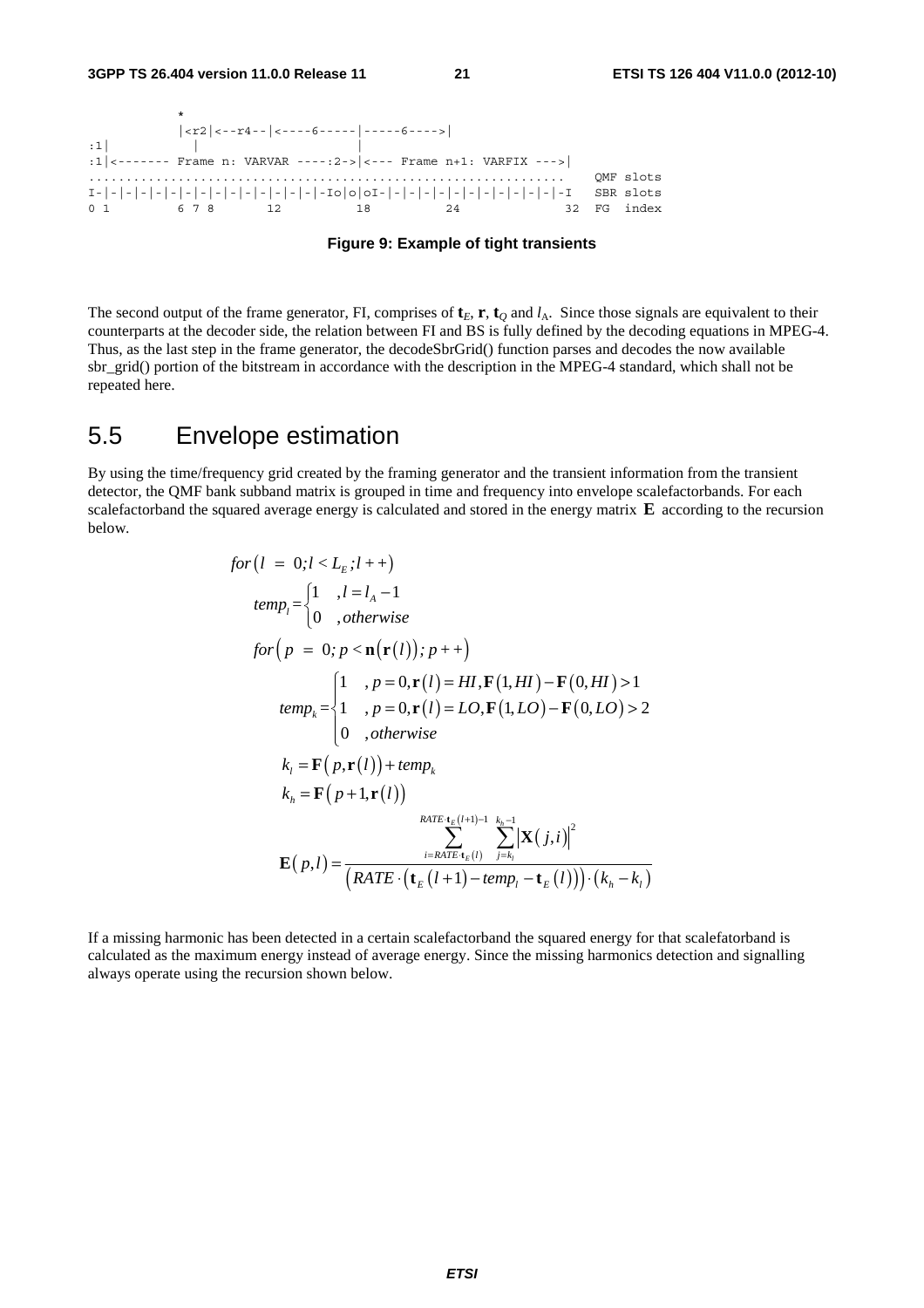for 
$$
(l = 0; l < L_E; l + +)
$$
  
\n
$$
temp_l =\begin{cases}\n1 & , l = l_A - 1 \\
0 & , otherwise\n\end{cases}
$$
\nfor  $(p = 0; p < \mathbf{n}(\mathbf{r}(l)); p + +)$   
\n
$$
temp_k =\begin{cases}\n1 & , p = 0, \mathbf{r}(l) = HI, \mathbf{F}(1, HI) - \mathbf{F}(0, HI) > 1 \\
1 & , p = 0, \mathbf{r}(l) = LO, \mathbf{F}(1, LO) - \mathbf{F}(0, LO) > 2\n\end{cases}
$$
\n
$$
k_l = \mathbf{F}(p, \mathbf{r}(l)) + temp_k
$$
\n
$$
k_h = \mathbf{F}(p + 1, \mathbf{r}(l))
$$
\n
$$
boostcomp =\begin{cases}\n0,398107267 & , k_h - k_l > 1 \\
0,5 & , otherwise\n\end{cases}
$$
\n
$$
for (k = k_l; k < k_h; k++)
$$
\n
$$
r_{\text{ATE} \cdot \mathbf{r}(k+1)-1} = \sum_{i = \text{ATE} \cdot \mathbf{r}(i)}^{K_l + K_l + 1} |\mathbf{X}(k, i)|^2
$$
\n
$$
\mathbf{e}_{temp} (k - k_l) = boostcomp \cdot \frac{r_{\text{ATE} \cdot \mathbf{r}(k+1)-1}}{(\text{RATE} \cdot (\mathbf{t}_E(l+1) - temp_l - \mathbf{t}_E(l)))}
$$
\n
$$
\mathbf{E}(p, l) = MAX(\mathbf{e}_{temp})
$$

For stereo with no channel coupling, the energy for every channel is calculated as in the mono case shown above. In the case of stereo and coupling the energy is calculated according to:

$$
\mathbf{E}_{\textit{couplingLeft}}\left(p, l\right) = \frac{\mathbf{E}_{\textit{Left}}\left(p, l\right) + \mathbf{E}_{\textit{Right}}\left(p, l\right)}{2}, \quad 0 \le p < \mathbf{n}\big(\mathbf{r}\big(l\big)\big), 0 \le l < L_{\textit{E}}
$$
\n
$$
\mathbf{E}_{\textit{couplingRight}}\left(p, l\right) = \frac{\varepsilon + \mathbf{E}_{\textit{Left}}\left(p, l\right)}{\varepsilon + \mathbf{E}_{\textit{Right}}\left(p, l\right)}, \quad 0 \le p < \mathbf{n}\big(\mathbf{r}\big(l\big)\big), 0 \le l < L_{\textit{E}}
$$

### 5.6 Additional control parameters

#### 5.6.1 Introduction

In order to achieve optimal results, given the HF generator used in the decoder, several additional parameters apart from the spectral envelope are assessed. The noise floor is estimated for the current SBR frame. It is defined as the ratio between the energy of the noise that should be added to a particular frequency band, in order to obtain a similar tonal to noise ratio to that of the original signal, and the energy of the HF generated signal for that frequency band.

The noise floor is estimated once or twice per SBR frame dependent on the number of spectral envelopes estimated for the SBR frame (indicated by  $\mathbf{t}_o$ ). The frequency resolution for the noise floor scalefactor is calculated according to the same algorithm subsequently used in the decoder and described in [1] subclause 4.6.18.3. The start and stop time borders of the different noise floors are given from the time grid.

The level of the inverse filtering applied in the decoder is estimated for different frequency ranges with the same frequency resolution as used for the noise floor scalefactor estimation. The estimation algorithm compares the tonality of the original and the tonality that will be attained after the HF generator in the decoder. The ratio between the two is mapped to four different inverse filtering levels, off, low, mid and high. These levels corresponds to different chirp factors in the HF generator as outlined in [1] subclause 4.6.18.5. Moreover, the encoder assesses where a strong tonal component will be missing after the HF generation in the decoder. This detection is done on the highest frequency resolution given by the high frequency resolution table, **f***TableHigh*. The level of the tonal component is implicitly coded by the SBR envelope and the noise floor scalefactors, and thus only the frequency needs to be coded.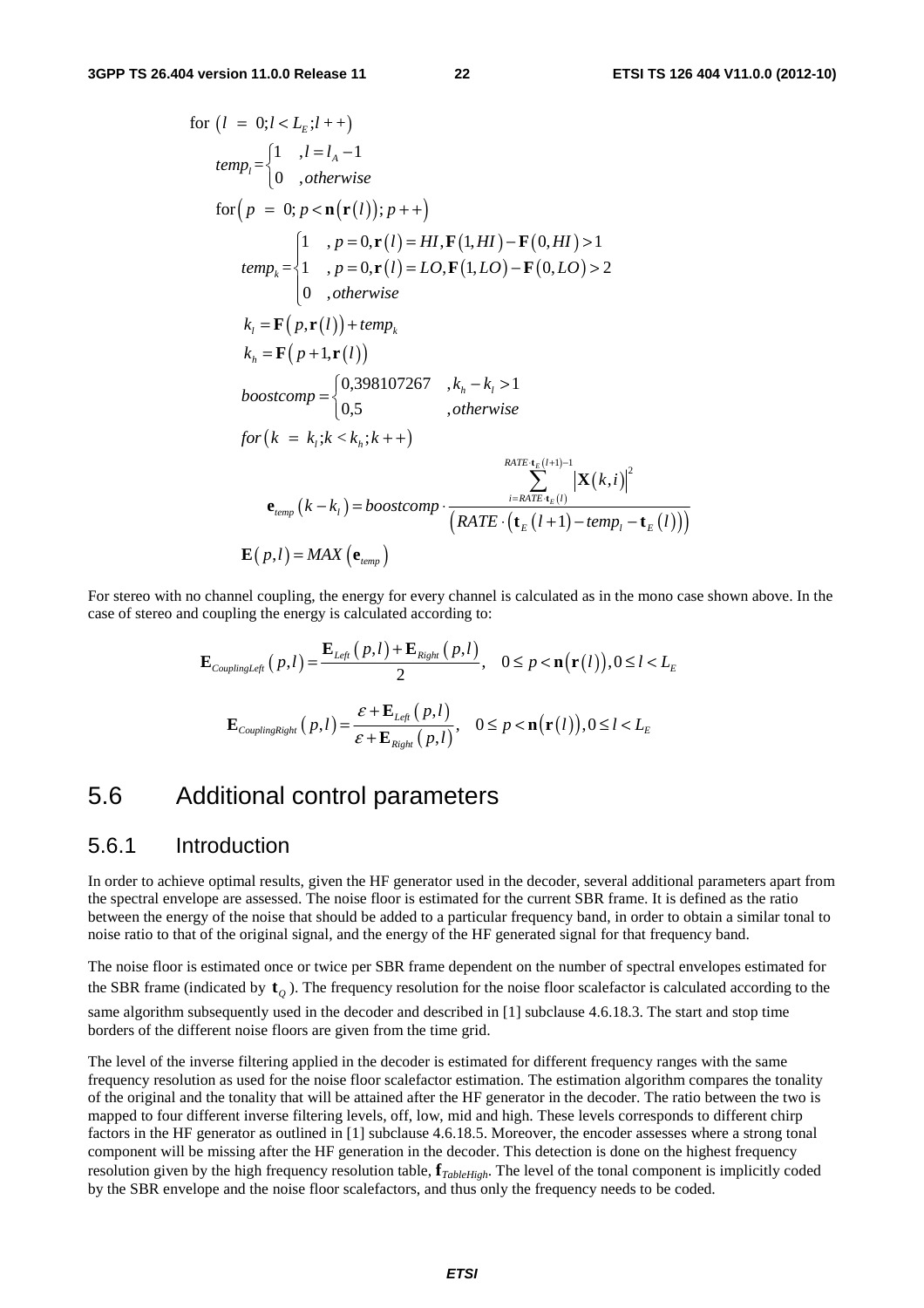### 5.6.2 Tonality estimation

The following detection modules base their output on a tonality estimate calculated in the tonality estimation module:

- Noise-floor estimation
- Inverse filtering estimation
- Additional sines estimation

The tonality is derived from the prediction gain of a second order linear prediction performed in every QMF subband. The LPC is calculated using the covariance method, and for every frame two tonality estimates are calculated for every subband.

In the following, **X** is the matrix holding the most recently available complex QMF subband samples. The tonality values are calculated and stored in the **T** and **Tsbr** matrices. These also contain buffered values from previous frames. The **Tsbr** values are obtained from the **T** values by patching the tonality values similarly to the patching of the subband channels in the high frequency reconstruction modules in the decoder.

Since the subband signals are complex valued, this results in complex filter coefficients for the linear prediction. The prediction filter coefficients are obtained from the covariance method. The covariance matrix elements for every tonality estimate calculated are:

$$
\phi_{k,l}(i,j) = \sum_{n=2}^{16-1} \sum_{k=0}^{k_x + M - 1} \sum_{l=0}^{1} \mathbf{X}(k, n-i+16 \cdot l) \cdot \mathbf{X}^*(k, n-j+16 \cdot l) ,\begin{cases} 0 \le i < 3\\ 1 \le j < 3 \end{cases}
$$

where *k* is the subband index, and *l* is the tonality estimate.

Based on the covariance elements the coefficients  $\alpha_0^l(k)$  and  $\alpha_1^l(k)$  used to calculate the tonality estimates for the subbands are calculated as:

$$
d^{l}(k) = \phi_{k,l}(2,2) \cdot \phi_{k,l}(1,1) - \frac{1}{1+\varepsilon_{hw}} |\phi_{k,l}(1,2)|^{2},
$$
  

$$
\alpha_{1}^{l}(k) = \begin{cases} \frac{\phi_{k,l}(0,1) \cdot \phi_{k,l}(1,2) - \phi_{k,l}(0,2) \cdot \phi_{k,l}(1,1)}{d^{l}(k)} & , d^{l}(k) \neq 0, \\ 0 & , d^{l}(k) = 0 \end{cases},
$$
  

$$
\alpha_{0}^{l}(k) = \begin{cases} -\frac{\phi_{k,l}(0,1) + \alpha_{1}^{l}(k) \cdot \phi_{k,l}^{*}(1,2)}{\phi_{k,l}(1,1)} & , \phi_{k,l}(1,1) \neq 0, \\ 0 & , \phi_{k,l}(1,1) = 0 \end{cases}
$$

where  $\varepsilon_{Inv}$  is the relaxation parameter ( $\varepsilon_{Inv} = 1E-6$ ).

The tonality values are calculated based on the above coefficients according to:

$$
\mathbf{T}(k, l+2) = \frac{re\{\alpha_0^l(k)\cdot\phi_{k,l}^*(0,1) + \alpha_1^l(k)\cdot\phi_{k,l}^*(0,2)\}}{re\{\phi_{k,l}(0,0)\} - re\{\alpha_0^l(k)\cdot\phi_{k,l}^*(0,1) + \alpha_1^l(k)\cdot\phi_{k,l}^*(0,2)\}}
$$

$$
\mathbf{Nrg}(l+2) = \frac{\sum_{k=0}^{N-1} re\{\phi_{k,l}(0,0)\}}{N}
$$

The tonality values are patched similarly to the patching of the QMF subbands in the decoder during high frequency reconstruction. Hence, it is possible to compare tonality of a "simulated" SBR signal and the original signal on the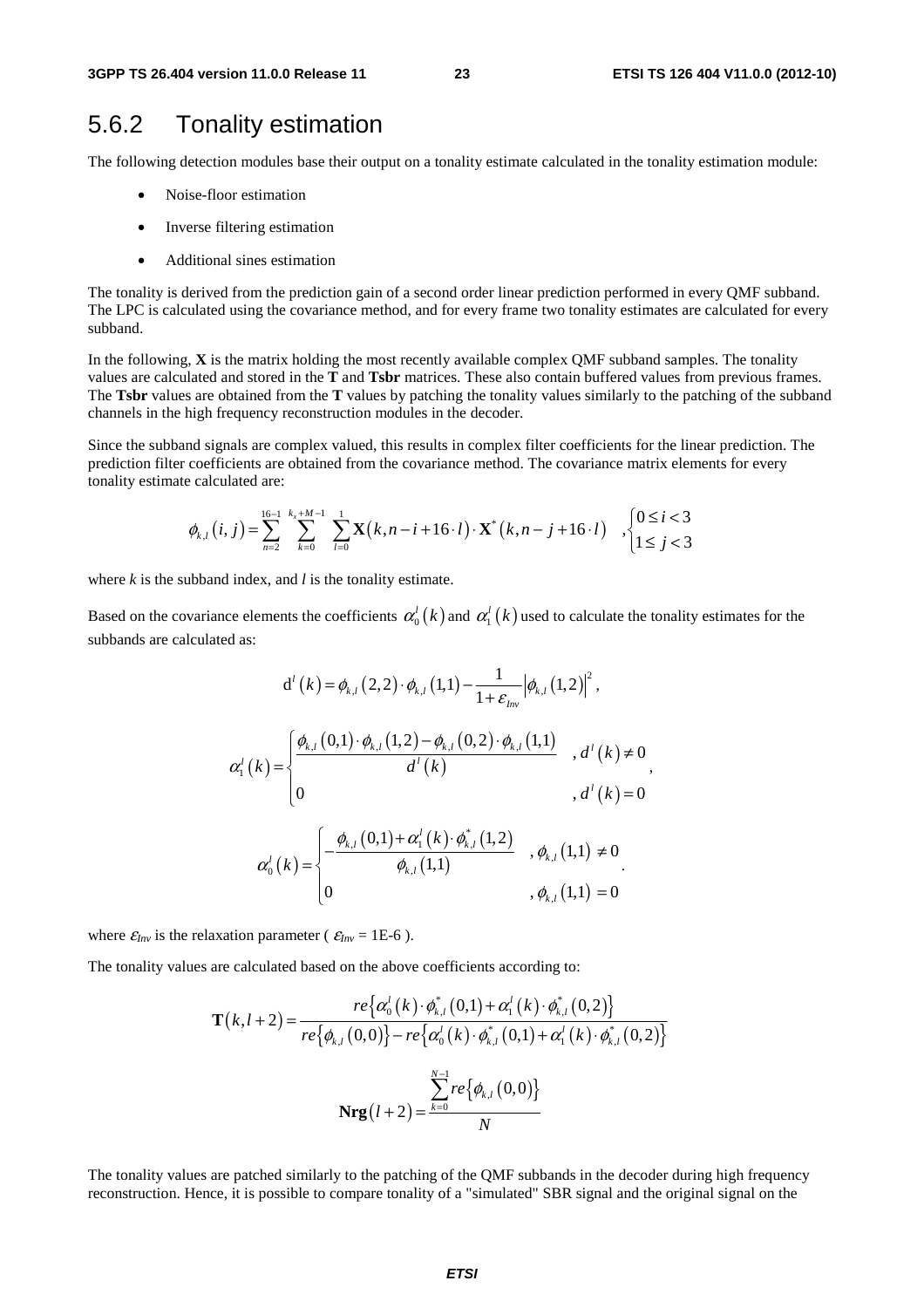encoder side. The patch used is built in accordance to the flowchart in Figure 4.46, subclause 4.6.18.6.3 in [1], where the output variable *numPatches* is an integer value specifying the number of patches. **patchStartSubband** and **patchNumSubbands** are vectors holding the data output from the patch decision algorithm.

Hence, the tonality values for the SBR part is obtained according to:

 $\overline{\phantom{a}}$  $\overline{\phantom{a}}$ 

$$
\text{Tsbr}(k, l+2) = \text{T}(p, l+2)
$$

$$
\begin{cases} k = k_x + x + \sum_{q=0}^{i-1} \text{patchNumSubbands}(q) \end{cases}
$$

 $p =$ **patchStartSubband** $(i) + x$ 

**patchStartSubband**

 $(i)$ 

 $\left( p = \textbf{patchStartSubband}(i) + \right)$ for  $0 \le x <$  **patchNumSubbands** $(i)$ ,  $0 \le i <$  *numPatches*,  $0 \le l < 2$ .

#### 5.6.3 Noise-floor estimation

The noise floor estimation module estimates the amount of noise relative to the energy of the patched SBR signal that should be added on the decoder side in order to obtain a tonal to noise ratio similar to that of the original. The estimation is based on the tonality values in the **T** and **Tsbr** matrices, and the estimation is done for the number of

frequency bands indicated by  $N_Q$ , and the frequency ranges defined in  $\mathbf{f}_{TableNoise}$  for the time segments defined by  $\mathbf{t}_o$ .

The algorithm below is outlined for noise floor band *nfBand* for noise floor *nfEnv* and should be applied for all noisefloor bands, and noise floors in the present frame. If the number of spectral envelopes for the present frame is larger than one, two noise floors will be estimated, otherwise one. For the case of two noise floors *startIndex* will be zero for the first noise-floor and one for the second noise-floor, while *stopIndex* will be one for the first noise-floor, and two for the second noise-floor. In case of only one noise-floor, the *startIndex* will be zero and the *stopIndex* will be one.

The noise floor is calculated by averaging of the tonality values for the given time/frequency range, or by choosing the maximum tonality value. The latter is used if the additional sine detection algorithm detects that a sine should be added on the decoder side for frequency band that is included in the present noise floor frequency band.

Hence, for every noise floor band the tonality values are calculated according to:

$$
Tavg = \frac{\sum_{l=\tau_Q(nfEnv)+1}^{t_Q(nfEnv+1)-1} \sum_{f_{\text{tableNoise}}(nfBand+1)-1}^{t_Q(nfEnv)} \sum_{l=\tau_Q(nfEnv)}^{t_P(mEnv)} \mathbf{T}(k,l)}{\left(\mathbf{t}_Q(nfEnv+1) - \mathbf{t}_Q(nfEnv)\right) \cdot \left(\mathbf{f}_{\text{TableNoise}}(nf Band+1) - \mathbf{f}_{\text{TableNoise}}(nf Band)\right)}\right]^{t_Q(nfEnv+1)-1} \cdot \sum_{l=\tau_Q(nfEnv)}^{t_Q(nfEnv+1)-1} \sum_{l=\tau_Q(nfEnv)}^{t_Q(nfEnv)} \sum_{l=\tau_Q(nf Band+1)-1}^{t_P(mEnv)} \mathbf{Tsbr}(k,l)
$$

or, if a sine will be added at the decoder side as indicated by "missingHarmonicsFlag", according to:

$$
Tavg = \max\left(\max\left(\mathbf{T}(k,l)\right),1\right), \quad \mathbf{f}_{\text{TableNoise}}\left(\text{nfBand}\right) \le k < \mathbf{f}_{\text{TableNoise}}\left(\text{nf Band}+1\right), \mathbf{t}_Q\left(\text{nfEnv}\right) \le l < \mathbf{t}_Q\left(\text{nfEnv}+1\right)
$$
\n
$$
TavgSbr = \max\left(\max\left(\mathbf{Tsbr}(k,l)\right),1\right), \quad \mathbf{f}_{\text{TableNoise}}\left(\text{nfBand}\right) \le k < \mathbf{f}_{\text{TableNoise}}\left(\text{nf Band}+1\right), \mathbf{t}_Q\left(\text{nfEnv}\right) \le l < \mathbf{t}_Q\left(\text{nfEnv}+1\right)
$$

The tonality values *Tavg* and *TavgSbr* are subsequently used to calculate the actual noise-floor value, according to:

$$
\mathbf{nf}\left(n\text{fBand}, n\text{fEnv}\right) = \min\left(\frac{1}{Tavg} \cdot n\text{fOffset}, n\text{fMaxLevel}\right),\,
$$

if the additional sine detection has indicated that there is a sinusoidal missing in the present noise-floor band, or the inverse filtering level for the present noise-floor band is equal or below INVF\_LEVEL\_MID. If neither of these cases are true, the noise-floor value is calculated according to: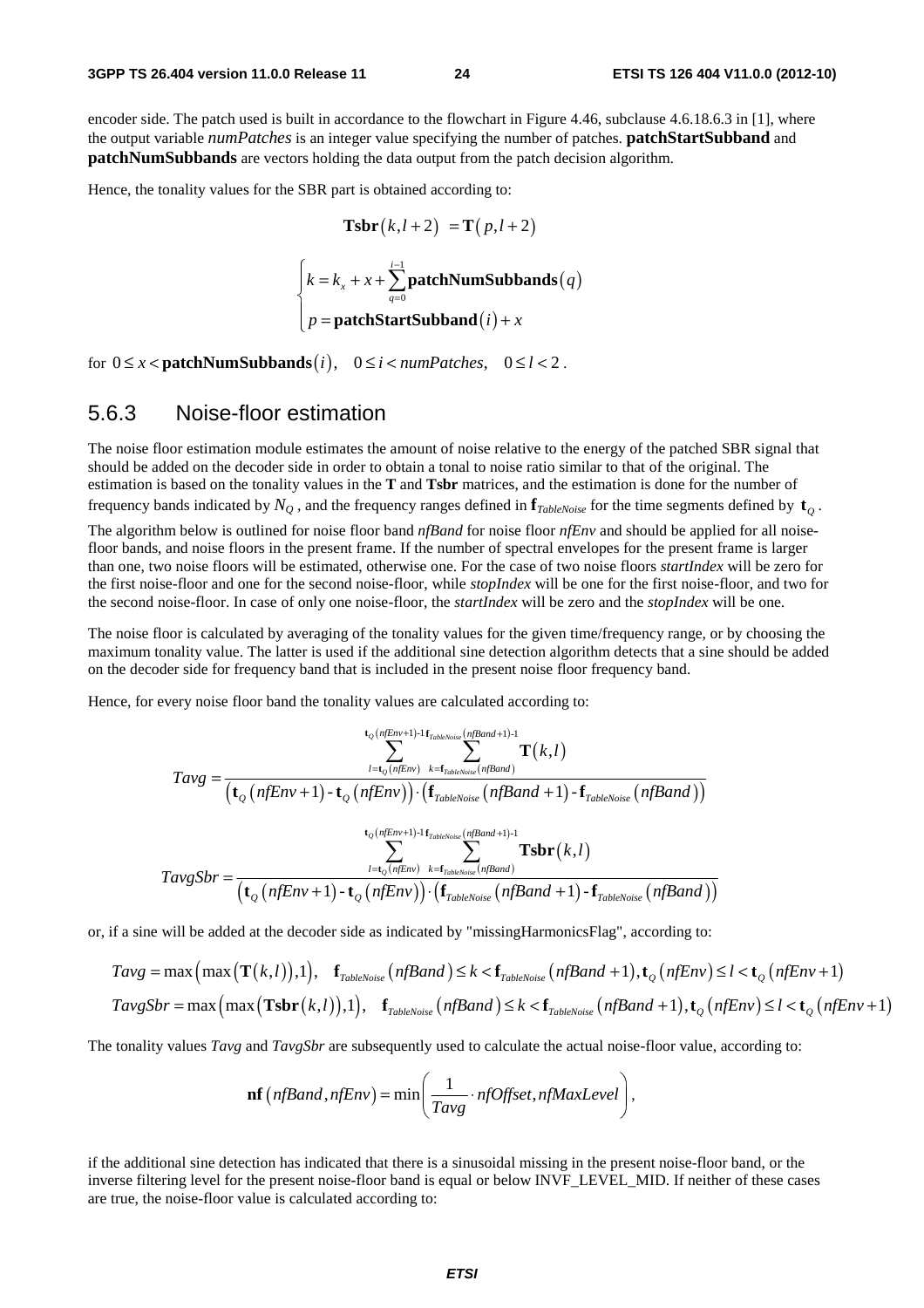$$
\mathbf{nf}\left(n\text{fBand}, n\text{fEnv}\right) = \min\left(\frac{\max\left(1, 0.25 \cdot \frac{\text{TavgSbr}}{\text{Tavg}}\right)}{\text{Tavg}} \cdot n\text{fOffset}, n\text{fMaxLevel}\right)
$$

The noise-floor values are smoothed by applying a LP filter over time using previous noise floor values. Hence for every *nfBand*, the smoothing is done according to:

$$
\mathbf{Q}\big(\text{nfBand}, \text{nfEnv}\big) = \mathbf{nf}\big(\text{nfBand}, \text{nfEnv}\big) \cdot \mathbf{h}\big(3\big) + \sum_{i=0}^{2} \mathbf{h}\big(i\big) \cdot \mathbf{nf}_{\text{prev}}\big(\text{nfBand}, i\big)
$$

where **nf**<sub>*Prev*</sub> are the **nf** values from the previous estimates (where the most recent estimates is placed at the end of the vector, i.e. position 2), and **h** is defined as:

**h** =  $[0.05857864376269, 0.2, 0.34142135623731, 0.4]$ 

#### 5.6.4 Inverse filtering estimation

The inverse filtering detection is done on the frequency bands indicated by **f***TableNoise* . For every band a tonality value is calculated from the original input signal and the "patched" SBR signal. The values are mapped to a specific regions given the "Region borders" in the detectorParamsAAC struct, and the appropriate inverse filtering value is given from the "Region space" also in detectorParamsAAC.

```
typedef enum 
{ 
  INVF OFF = 0, INVF_LOW_LEVEL, 
   INVF_MID_LEVEL, 
   INVF_HIGH_LEVEL 
} 
INVF_MODE; 
static const DETECTOR PARAMETERS detectorParamsAAC = {
   { 1.0f, 10.0f, 14.0f, 19.0f}, /* Region borders SBR. */ 
   { 0.0f, 3.0f, 7.0f, 10.0f}, /* Region borders Orig. */ 
   {25.0f, 30.0f, 35.0f, 40.0f}, /* Region borders Nrg. */ 
   4, /* Number of borders SBR. */ 
   4, /* Number of borders orig. */ 
   4, /* Number of borders Nrg. */ 
   1.0f, /* Delta value for hysteresis. */ 
  \begin{array}{lcl} \{ & \hspace{1.5mm} \text{/* Region space. */} \\ \{INVF\_MID\_LEVEL, & \text{INVF\_LOW\_LEVEL, } \text{INVF\_OFF, } & \text{INVF\_OFF, } \text{INVF\_OFF, } \end{array}, \begin{array}{lcl} \text{/*} & \hspace{1.5mm} \text{+} \\ \text{/*} & \hspace{1.5mm} \text{+} \\ \{INVF\_MID\_LEVEL, & \text{INVF\_LOW\_LEVEL, } \text{INVF\_OFF, } & \text{INVF\_OFF, } \text{INVF\_OFF, } \end{array}, \begin{array}{lcl} \text{/*} & \hspace{1.5mm} \text{ {INVF_MID_LEVEL, INVF_LOW_LEVEL, INVF_OFF, INVF_OFF, INVF_OFF}, /* | */ 
      {INVF_MID_LEVEL, INVF_LOW_LEVEL, INVF_OFF, INVF_OFF, INVF_OFF}, /* | */ 
      {INVF_HIGH_LEVEL, INVF_MID_LEVEL, INVF_LOW_LEVEL, INVF_OFF, INVF_OFF}, /*regionSbr*/ 
     {1}INVF_HIGH_LEVEL, INVF_HIGH_LEVEL, INVF_MID_LEVEL, INVF_OFF, INVF_OFF}, /* | */
      {INVF_HIGH_LEVEL, INVF_HIGH_LEVEL,INVF_MID_LEVEL, INVF_OFF, INVF_OFF}, /* | */ 
   },/*------------------------ regionOrig ---------------------------------*/ 
                                        /* Region space transient. */ {INVF_LOW_LEVEL, INVF_LOW_LEVEL, INVF_LOW_LEVEL, INVF_OFF, INVF_OFF}, /* | */ 
\{INVF\ LOW\ LEVEL,\ INVF\ LOW\ LEVEL, \ INVF\ LOW\ LEVEL, \ INVF\ OEF,\ INVF\ OFF\}, \t' * | * \t' {INVF_HIGH_LEVEL,INVF_MID_LEVEL, INVF_MID_LEVEL, INVF_OFF, INVF_OFF}, /*regionSbr*/ 
\{INVF\ HIGH\ LEVEL, INVF\ HIGH\ LEVEL,\ INVF\ MID\ LEVEL,\ INVF\ OFF,\ INVF\ OFF\}, \t /* | */
     \{INVF\_HIGH\_LEVEL, INVF\_HIGH\_LEVEL, INVF\_MID\_LEVEL, INVF\_OFF, INVF_CFF\} , /* | */
      },/*------------------------ regionOrig ---------------------------------*/ 
  {-4, -3, -2, -1, 0} /*Reduction factor of the inverse filtering for low energies.*/
}; 
static const float hysteresis = 1.0f; \frac{1}{2} \frac{1}{2} \frac{1}{2} belta value for hysteresis. */
```
The parameters *Tavg* and *TavgSbr* are calculated for every inverse filtering band by averaging the tonality values in the **T** and **Tsbr** matrices over the frequency regions indicated by **f***TableNoise* according to (outlined for band *invBand*):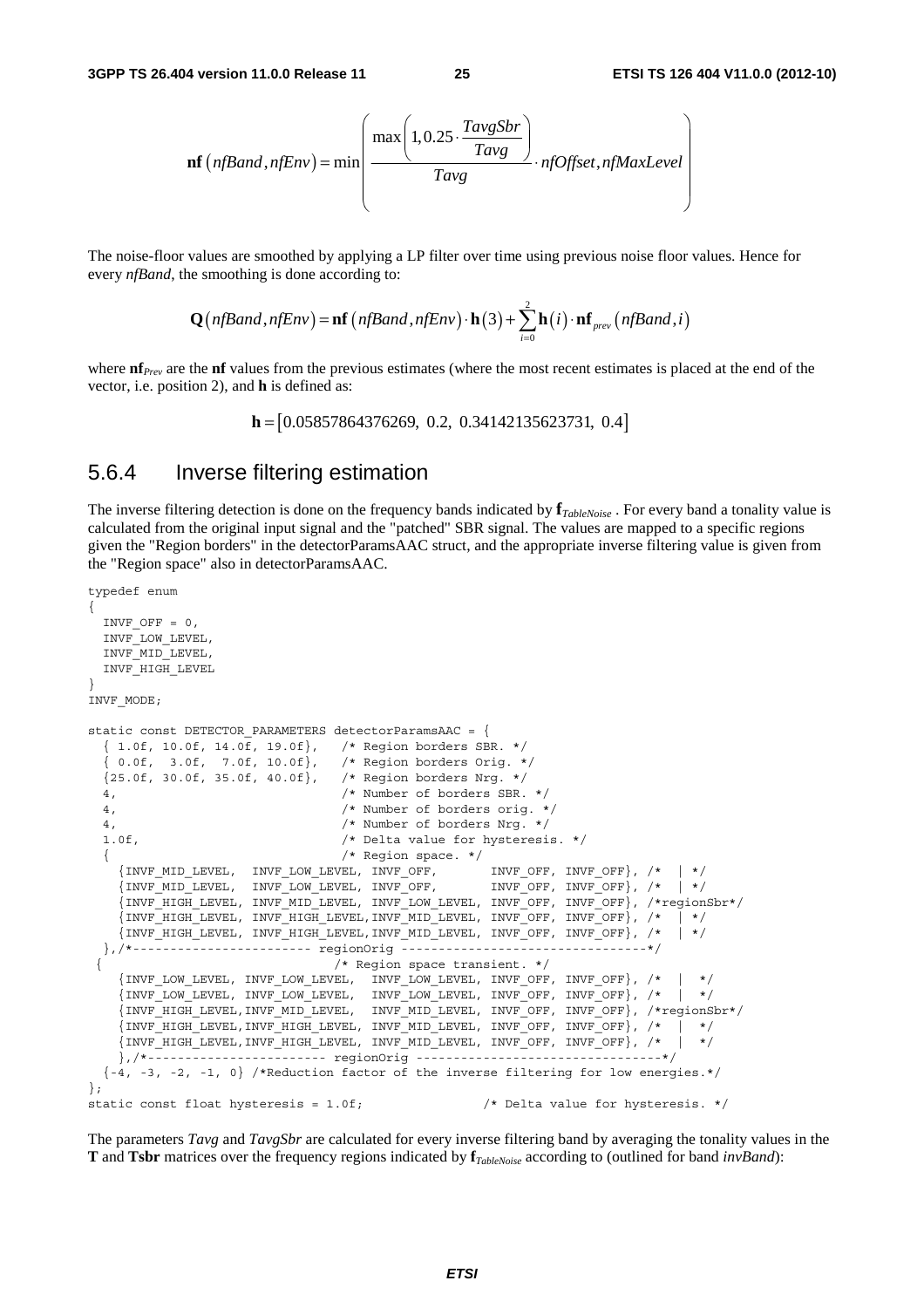$$
Tavg = \frac{\sum_{k=\mathbf{f}_{TableNoise}(invBand+1)-1}^{\mathbf{f}_{TableNoise}(inv Band)+1} \mathbf{T}(k,0) + \mathbf{T}(k,1)}{2 \cdot (\mathbf{f}_{TableNoise}(invBand+1) - \mathbf{f}_{TableNoise}(invBand)))}
$$
\n
$$
TavgSbr = \frac{\sum_{k=\mathbf{f}_{TableNoise}(inv Band+1)-1}^{\mathbf{f}_{TableNoise}(inv Band+1)-1} \mathbf{Tsbr}(k,0) + \mathbf{Tsbr}(k,1)}{2 \cdot (\mathbf{f}_{TableNoise}(invBand+1) - \mathbf{f}_{TableNoise}(invBand))}
$$

The values are subsequently filtered by a two tap FIR filter according to:

 $Tavg_{\text{Smodel}} = 0.666666 \cdot Tay + 0.333333 \cdot Tay + 0.333333 \cdot Tay + 0.333333 \cdot Tay + 0.333333 \cdot Tay + 0.333333 \cdot Tay + 0.333333 \cdot Tay + 0.333333 \cdot Tay + 0.333333 \cdot Tay + 0.333333 \cdot Tay + 0.333333 \cdot Tay + 0.333333 \cdot Tay + 0.333333 \cdot Tay + 0.333333 \cdot T = 0.66666666 \cdot x + 0.333333 \cdot T =$ 

 $TavgSbr_{s_{model}} = 0.666666 \cdot TavgSbr + 0.333333 \cdot TavgSbr_{p_{rev}}$ 

where the  $Tavg_{Prev}$  and  $TavgSbr_{Prev}$  are the  $Tavg$  and  $TavgSbr$  from the previous frame.

The *avgNrg* parameter is similarly calculated:

$$
avgNrg = \frac{\mathbf{Nrg}(0) + \mathbf{Nrg}(1)}{2}
$$

The region borders for the SBR tonality and the original tonality is modified given previous values. The modification is done by adding the "hysteresis" value to the upper border of the previous region, and subtracting the hysteresis value from the lower border of the previous region. This gives the region-borders used for the detection of the present band in the present frame. The following pseudo-code outlines how the hysteresis is applied, where the quantSteps are the region border given in detectorParamsAAC.

```
 if(prevRegion < numRegions) 
  quantStepsTmp[prevRegion] = quantSteps[prevRegion] + hysteresis; 
 if(prevRegion > 0) 
  quantStepsTmp[prevRegion - 1] = quantSteps[prevRegion - 1] - hysteresis;
```
The region corresponding to the filtered tonality values for the original and the SBR signal is obtained by finding the region that has an upper border higher than the present value, and a lower border lower or equal to the present value. This means that if the present value is smaller than the first value in the border vector, the region returned will be zero, and so on.

The regions for the original and the SBR signal are used to index the region space as indicated by the detectorParamsAAC, and the inverse filtering level value corresponding to the element pointed out by the region indexes is returned. Different region spaces are used for frames where a transient is detected.

Subsequently an energy compensation is applied. The energy-value calculated from the auto correlation is mapped to a region defined in detectorParamsAAC. The index value is subtracted from the inverse filtering level obtained from the region space, and this gives the final inverse filtering level stored in the *bs\_inv\_filt* vector.

#### 5.6.5 Additional sines estimation

The additional sines estimation module, estimates for which frequency bands a strong sinusoidal component will be missing after high frequency reconstruction in the decoder. The result of the detection may not include a detection of a new siusoidal component unless the frame contains a transient, as defined by the transient detector, or unless the previous frame contained a transient positioned less than nine QMF slots from the trailing border of the previous frame. Such a detection will be removed.

The detection algorithm firstly calculates the input data upon which detection is done, based on the **T** and **Tsbr** values.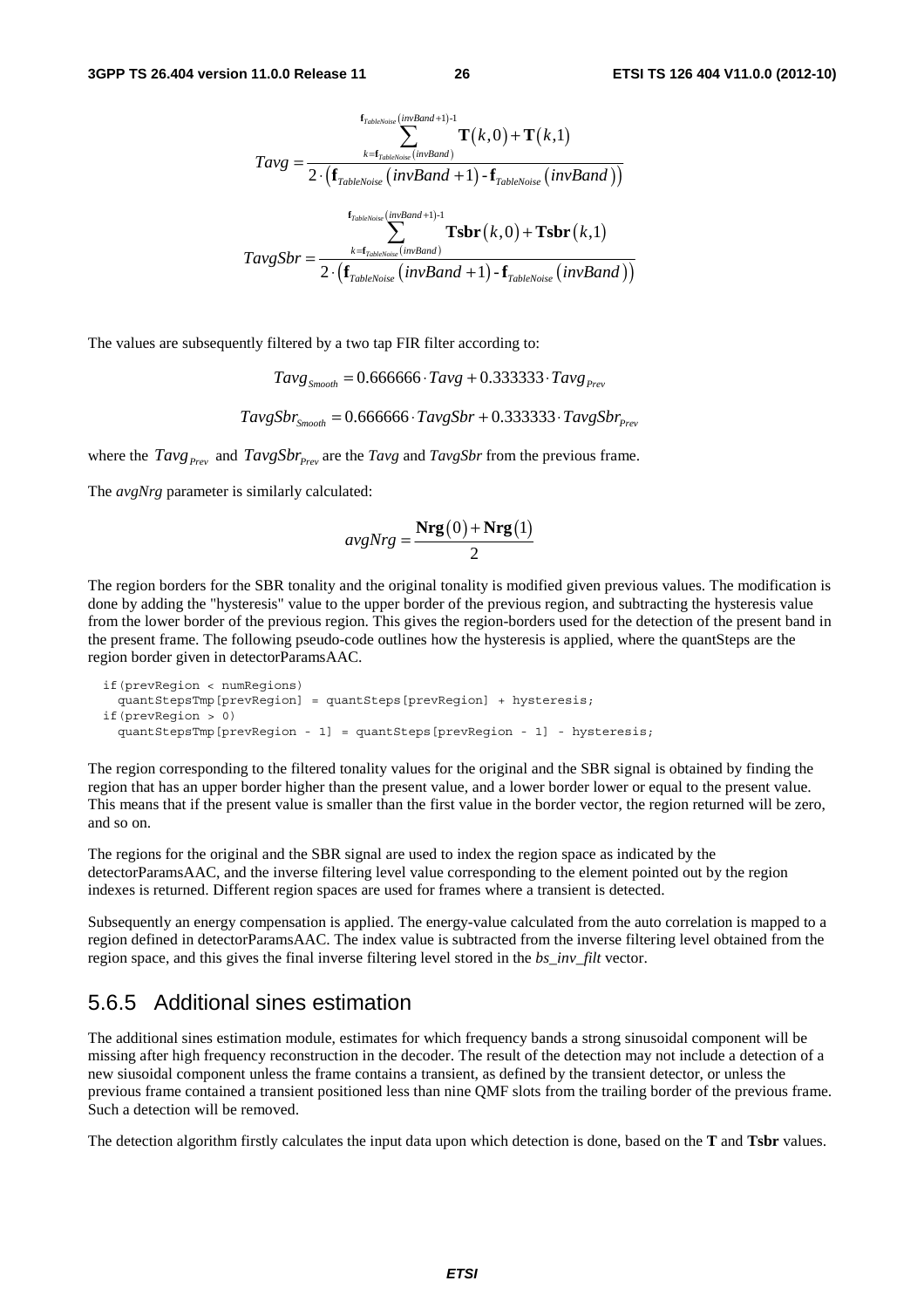$$
\begin{aligned}\n\text{diff}(m,l) &= \frac{\max\left(\mathbf{T}(k,l)\right)}{\max\left(\max\left(\mathbf{T}\mathbf{s}\mathbf{br}(k,l)\right),1\right)}, \quad 2 \leq l < 4, \mathbf{f}_{High}(m) \leq k < \mathbf{f}_{High}(m+1), 0 \leq m < Nsfb \\
&\quad \sum_{k=f_{High}(m)}^{f_{High}(m+1)-1} \mathbf{T}(k,l) \\
&\quad \text{if } \mathbf{f}_{High}(m+1) - \mathbf{f}_{High}(m)\text{ } \bigg) \cdot \left(\prod_{k=f_{High}(m)}^{f_{Map(m+1)-1} \mathbf{T}(k,l)} \frac{1}{\prod_{k=f_{High}(m)}^{f_{Map(m+1)-1} \mathbf{T}(k,l)}}\right), \quad 2 \leq l < 4, 0 \leq m < Nsfb \\
&\quad \left(\mathbf{f}_{High}(m+1) - \mathbf{f}_{High}(m)\right) \cdot \left(\prod_{k=f_{High}(m)}^{f_{Map(m+1)-1} \mathbf{T}(k,l)} \mathbf{T}\mathbf{s}\mathbf{br}(k,l)\right) \\
&\quad \text{if } \mathbf{f}_{High}(m+1) - \mathbf{f}_{High}(m)\text{ } \bigg) \cdot \left(\prod_{k=f_{High}(m+1)-1}^{f_{Map(m+1)-1} \mathbf{T}\mathbf{s}\mathbf{br}(k,l)} \frac{1}{\prod_{k=f_{high}(m)}^{f_{Map(m+1)-1} \mathbf{T}\mathbf{s}\mathbf{br}(k,l)}\right), \quad 2 \leq l < 4, 0 \leq m < Nsfb\n\end{aligned}
$$

The detection system is based on using guide-vectors holding information on previous detections. There are two different guide-vectors:

- **guidevectorDiff** (has the frequency resolution of the scalefactorbands)
- **guidevectorOrig** (has the frequency resolution of the OMF)

For every frame two tonality estimates in time are available, and hence two estimates in time for the **diff**, **sfm**, **sfmsbr** parameters are available as well. For every estimate a detection is done using the guide-vectors from the previous detection. The results from the separate detections are finally merged into one decision reflecting the current frame

The detection algorithm is applied for every estimate, using guide-vectors from the previous detection and producing a detection vector and new guide-vectors. The algorithm is outlined below for tonality estimate  $l_0$ .

Firstly, for every scalefactor band the difference signal is compared to a threshold *thresTemp.* The threshold is calculated based on the guide-vectors and a decay-factor according to:

```
thresTemp = guideVectorDiff[i][10] ?
 max(decayGuideDiff*guideVectorDiff[i][l0],thresHoldDiffGuide): 
 thresHoldDiff; 
  thresTemp = min(thresTemp, thresHoldDiff);
```
If the difference **diff** for a scalefactor band is higher than the threshold, the detection vector is set to one for this scalefactor band, and the new guide vector is given the current difference value for the present scalefactor band. If the difference in tonality is lower than the threshold, but the guide vector indicated that present scale factor band had a detected missing sine in for the previous tonality estimate, the guide vector "guideVectorOrig", is assigned the thresHoldToneGuide value, in order to track the decay of the original tone instead of the difference signal. This is outlined for scalefactor band i, in the following pseudo-code:

```
if(diff[i][10] > thresTemp)detVec[i][10] = 1;quideVectorDiff[i][l0+1] = diff[i][l0];
 } 
 else{ 
   if(guideVectorDiff[i]){ 
     guideVectorOrig[i][l0] = thresHoldToneGuide; 
   } 
 }
```
A second detection is done for all scalefactor bands where guideVectorOrig is not zero. The threshold used is calculated according to:

```
thresOrig = max(quideVectorOrig[i][10]*decayGuideOrig,thresHoldToneGuide);
thresOrig = min(thresOrig, thresHoldTone);
```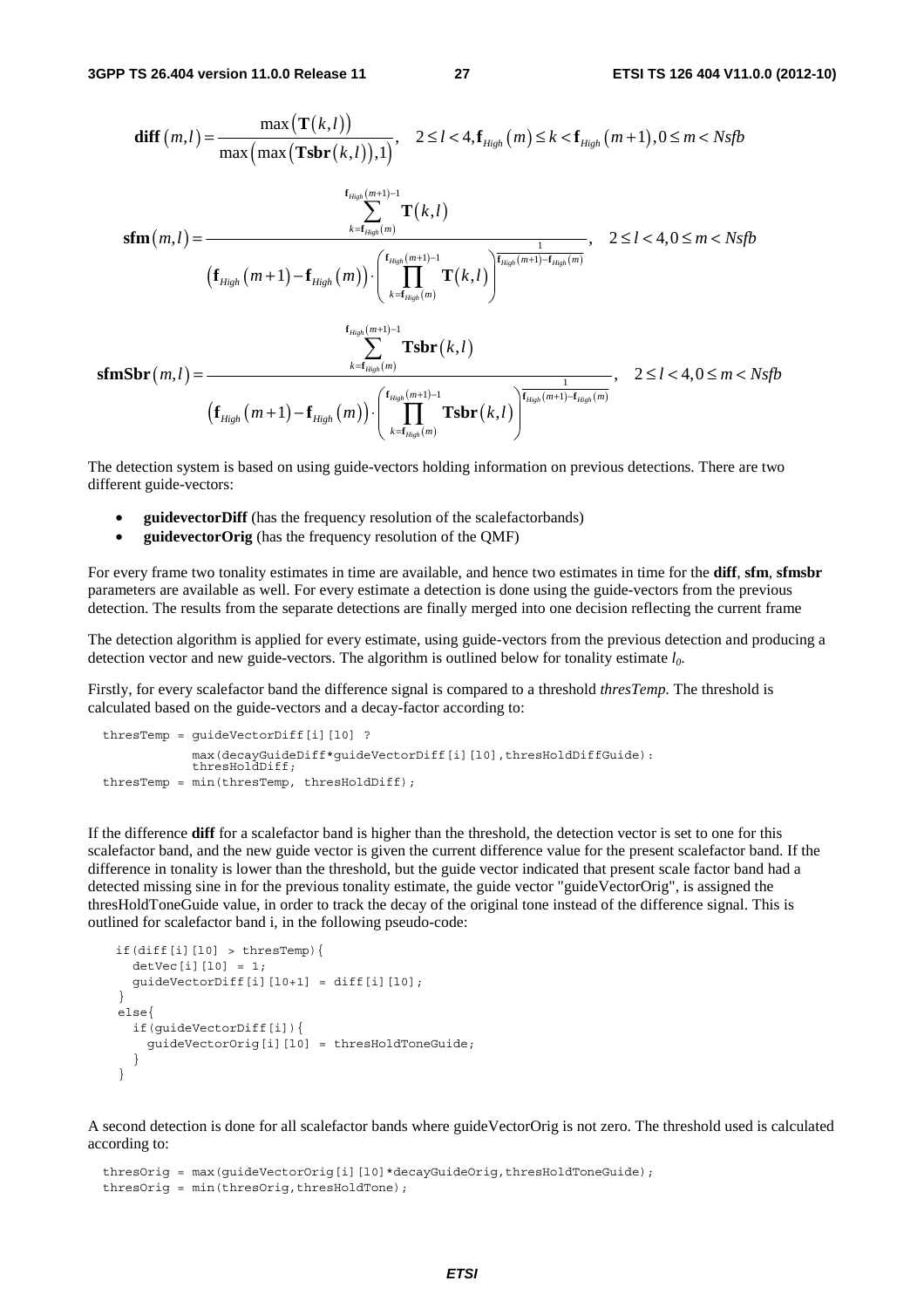If the tonality value in **T** for any QMF subband within the a scalefactor band is above the threshold the detection vector element for this subband is set to one, as well as the new guide vector. The following pseudo-code outlines the second round of detection, for scalefactor band *i*, where *ll* and *lu* are the lower and upper QMF subband borders for the present scalefactor band:

```
 if(guideVectorOrig[i][l0]){ 
      for(j= 11; j - 1u; j + + (if(T[j][10] > thresOrig){
          detVec[i][10] = 1;guideVectorOrig[i][l0+1] = T[j][l0];
 } 
       } 
    }
```
Finally, for every scalefactor band, a detection is done in order to make sure that one single strong sinusoidal in the original signal is not replaced (by patching) by several strong sinusoids in the SBR signal. For all scalefactor bands larger than one QMF subband, the values of **sfm** and **sfmSbr** is compared. This is done according to:

```
for(j= 11; j < l u; j++){
    if(T[j][l0] > thresOrig && 
     (sfmsbr[i][10] > sfmThressbr \& sfm[i][10]<sffmThressOrig)detVec[i][10] = 1;guideVectorOrig[i][10+1] = T[j][10]; } 
      }
```
However, for the scalefactor bands only containing one QMF subband the above matrices are defined according to:

```
 if(T[ll][l0] > thresHoldTone && 
   (diff[+1][l0] < 1/thresHoldTone || 
   diff[i-1][10] < 1/thresHoldTone)){
   detVec[i][10] = 1;guideVectorOrig[i][10+1] = T[11][10]; }
```
The above is applied for every estimate, i.e. twice per frame. If a new detection is allowed, e.g. there is a transient present in the frame, the following additional algorithmic step is performed:

- Identify adjacent scalefactor bands where detection of a missing sine is done in both bands
- Find the QMF subband within each scalefactor band that has the highest tonality
- If the QMF subband with the highest tonality value are adjacent, remove the detection for the scalefactor band with the lowest tonality.

Finally the detection decisions from the different detections are merged together, according to:

```
for(i = 0; i< nSfb; i_{++}){
   for(est = start; est < totNoEst; est++) {
     bs add harmonic[i] = bs add harmonic[i] || detVec[i][est];
 } 
  }
```
Here *start* equals two if the *newDetectionAllowed* flag is set, otherwise it is set to zero.

If the *newDetectionAllowed* flag is not set, detections that were not present before are removed, according to:

```
 if(!newDetectionAllowed){ 
  for(i=0;i<nSfb;i++){
    if(bs add harmonic[i] – prev bs add harmonic[i] > 0)
      bs add harmonic[i] = 0; } 
 }
```
Apart from detection in which scalefactor band a sinusoidal should be added the module also calculates an energy compensation vector. This is used in the envelope estimation module.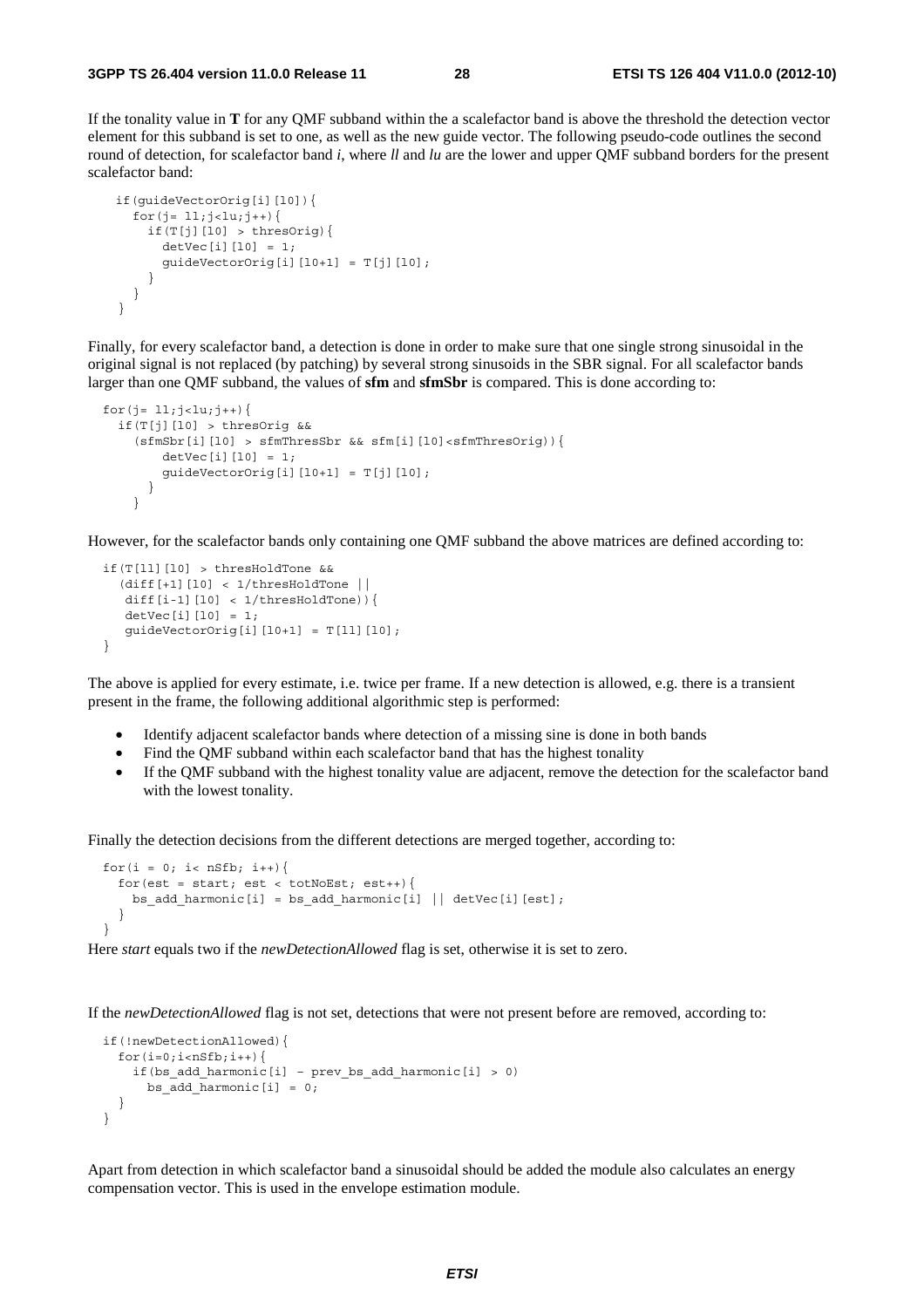For every scalefactor band where a missing sine has been detected the maximum tonality value in the T matrix is found, indicated by *maxPosF* (indicating the subband) and *maxPosT* (indicating the QMF slot). If *maxPosF* coincides with a scalefactor band border and a detection was not done for the adjacent scalefactor band, a compensation value is calculated according to (here outlined for the case where the *maxPosF* value coincides for the lower scalefactorband border):

```
compValue = (int) (fabs(ILOG2*log(diff[i - 1][maxPos] + EPS)) + 0.5f);
 if (compValue > maxComp) 
   compValue = maxComp; 
 if(!pAddHarmonicsScaleFactorBands[i-1]) { 
   if(tonality[maxPosF -1][maxPosT] > tonalityQuota*tonality[maxPosF][maxPosT]){ 
    compVec[i-1] = -1*compValue;
   } 
 }
```
Finally the detection algorithm compensates for the case where a strong sinusoidal is present in the patched SBR signal where there were no strong sinusoidal in the original, and at the same time there is a sinusoidal missing in the adjacent scalefactor band. This is done for all scalefactor bands where a sine is missing (except for the first and the last scalefactor band), according to the following:

```
compValue = (int) (fabs(ILOG2*log(diff[i - 1][maxPosT]+EPS)) + 0.5f);
  if (compValue > maxComp) 
    compValue = maxComp; 
  if(1/diff[i-1][maxPosT] > diffQuota*diff[i][maxPosT]){ 
   compVec[i-1] = -1*compValue;
  } 
 compValue = (int) (fabs(ILOG2*log(diff[i + 1][maxPosT]+EPS)) + 0.5f);
  if (compValue > maxComp) 
    compValue = maxComp; 
  if(1/diff[i+1][maxPosT] > diffQuota*diff[i][maxPosT]){ 
   compVec[i+1] = compValue; }
```
The bitstream element *bs\_add\_harmonic\_flag* is set to one if any element of the *bs\_add\_harmonic* is not zero, otherwise it is set to zero.

# 5.7 Data quantization

The spectral envelope scalefactors are quantized in 3dB steps or in 1.5dB steps, dependent on the time frequency resolution of the current SBR frame, and *bs\_amp\_res*. For the case where there is only one SBR envelope per SBR frame and of SBR frame class FIXFIX, 1.5 dB steps are always used, disregarded the value of *bs\_amp\_res*.

For mono and stereo without channel coupling the quantization is done according to:

$$
\mathbf{E}_{Q}(k,l) = INT \left( a \cdot \max \left( \log_{2} \left( \frac{\mathbf{E}(k,l)}{64} \right), 0 \right) + 0.5 \right) - a \cdot \text{compgain}(l), 0 \le k < \mathbf{n}(\mathbf{r}(l)), 0 \le l < L_{E}
$$
\n
$$
\text{where } a = \begin{cases} 2 & \text{, } bs\_amp\_res = 0 \\ 1 & \text{, } bs\_amp\_res = 1 \end{cases} \text{ and } \text{congain}(l) = \begin{cases} \text{compVec}(l) & \text{, } r(l) = HI, \text{compVec}(l) > 0 \\ 0 & \text{, } \text{otherwise} \end{cases}
$$

For the coupled channel mode, the left channel is quantized according to the above, while the right channel should be quantized according to:

 $\overline{\phantom{a}}$ 

$$
\mathbf{E}_{\textit{QRight}}\left(k,l\right) = \textit{INT}\left(a \cdot \log_2\left(\mathbf{E}\left(k,l\right)\right) + 0.5\right) + \textbf{panOffset}\left(b \textit{s\_amp\_res}\right)
$$

The noise floor scalefactors data is always quantized in 3dB steps. For stereo without channel coupling and for mono the channels are quantized according to: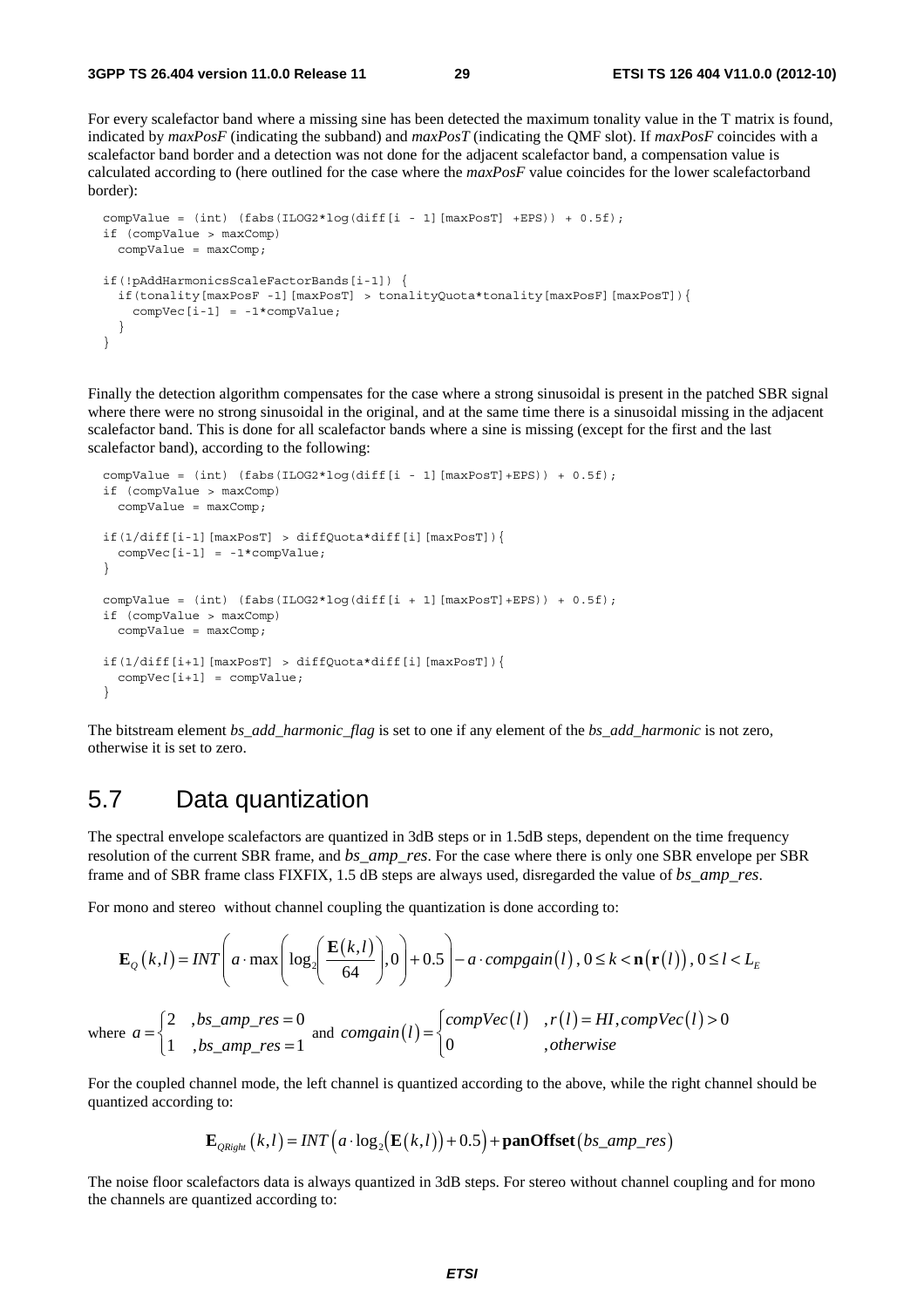$$
\mathbf{Q}_{Q}(k,l)=INT\big(NOISE\_FLOOR\_OFFSET-\log_2(\mathbf{Q}(k,l))+0.5\big),
$$

where  $\mathbf{Q}_{\varrho}(k,l)$  shall be limited to the interval  $[0,30]$ .

For coupling however, the right and left channels are quantized according to:

$$
\mathbf{Q}_{\text{QRight}}(k,l) = INT \Bigg( \log_2 \Bigg( \frac{\mathbf{Q}_{\text{Left}}(k,l)}{\mathbf{Q}_{\text{Right}}(k,l)} \Bigg) + 0.5 \Bigg) + \text{panOffset}(1),
$$
  

$$
\mathbf{Q}_{\text{QLeft}}(k,l) = INT \Bigg( \text{NOISE}_{-} FLOOR_{-}OFFSET - \log_2 \Bigg( \frac{\mathbf{Q}_{\text{Left}}(k,l) + \mathbf{Q}_{\text{Right}}(k,l)}{2} \Bigg) + 0.5 \Bigg)
$$

where

 $\mathbf{Q}_{\text{QRight}}(k,l)$  shall be limited to the interval  $\left[0,2\cdot\text{panOffset}(1)\right]$  and  $\mathbf{Q}_{\text{QLeft}}(k,l)$  is limited to the interval  $[0, 30]$ .

In the case of coupling, the  $\mathbf{Q}_{\text{ORight}}(k,l)$  and  $\mathbf{E}_{\text{ORight}}(k,l)$  values shall be quantized to multiples of two, e.g.  $[0, 2, 4, 6, 8...]$ .

# 5.8 Envelope and noise floor coding

The spectral envelope scalefactors and noise floor scalefactors are delta coded in either the time direction or the frequency direction, according to the preferred choice indicated in **bs\_df\_env**(*l*) and **bs\_df\_noise**(*l*). The **bs\_df\_env** and **bs\_df\_noise** elements are chosen so that the total number of bits required for coding the scalefactor data of the present frame is minimised, with the reservation for the case when *reset* = 1. In this case delta coding in the time direction is not allowed for the first SBR envelope or noise floor of that SBR frame.

The above minimization of envelope bits are for stereo done in both coupling and left/right stereo mode and based on this the stereo mode is chosen so that the total number of bits required is minimized.

Below the delta coding of envelope scalefactors and noise floor scalefactors are defined.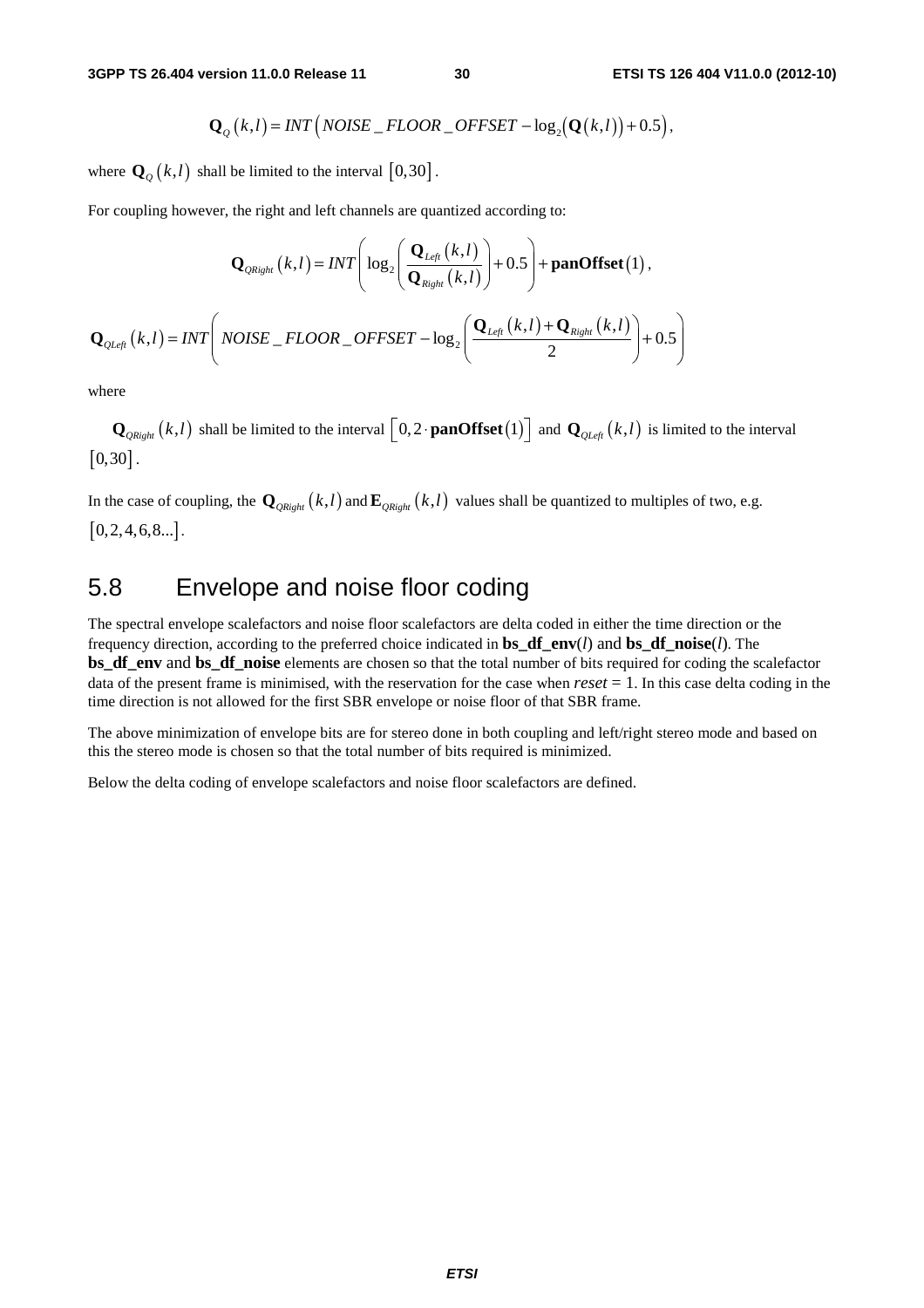$$
\delta \cdot \mathbf{E}_{Q}(0,l) \qquad \qquad \begin{cases}\n0 \le l < L_{E} \\
k = 0 \\
\mathbf{b} \cdot \mathbf{d} \cdot \mathbf{r} \cdot \mathbf{d}(l) = 0 \\
\delta \cdot (\mathbf{E}_{Q}(k,l) - \mathbf{E}_{Q}(k-1,l))\n\end{cases}, \begin{cases}\n0 \le l < L_{E} \\
1 \le k < \mathbf{n}(\mathbf{r}(l)) \\
\mathbf{b} \le \mathbf{d} \mathbf{r} \cdot \mathbf{e} \cdot \mathbf{n}(\mathbf{r}(l)) = 0 \\
0 \le l < L_{E} \\
0 \le k < \mathbf{n}(\mathbf{r}(l))\n\end{cases}
$$
\n
$$
\delta \cdot (g_{E}(k,l) - \mathbf{E}_{Q}(k,l)) \qquad \begin{cases}\n0 \le l < L_{E} \\
0 \le k < \mathbf{n}(\mathbf{r}(l)) \\
\mathbf{b} \le \mathbf{d} \mathbf{r} \cdot \mathbf{e} \cdot \mathbf{n}(\mathbf{r}(l) = 1 \\
\mathbf{r}(l) = g(l)\n\end{cases}
$$
\n
$$
\delta \cdot (g_{E}(i(k),l) - \mathbf{E}_{Q}(k,l)) \qquad \begin{cases}\n0 \le l < L_{E} \\
0 \le k < \mathbf{n}(\mathbf{r}(l)) \\
0 \le l < L_{E} \\
\mathbf{r}_{Lib \text{ left}}(l) = 1 \\
i(k) \text{ is defined by} \\
\mathbf{f}_{Tab \text{ left}}(i(k)) = \mathbf{f}_{Tabb \text{ right}}(k) \\
0 \le l < L_{E} \\
0 \le k < \mathbf{n}(\mathbf{r}(l))\n\end{cases}
$$
\n
$$
\delta \cdot (g_{E}(i(k),l) - \mathbf{E}_{Q}(k,l)) \qquad \begin{cases}\n0 \le l < L_{E} \\
0 \le k < \mathbf{n}(\mathbf{r}(l)) \\
0 \le l < L_{E} \\
0 \le k < \mathbf{n}(\mathbf{r}(l))\n\end{cases}
$$
\n
$$
\delta \cdot (g_{E}(i(k),l) - \mathbf{E}_{Q}(k,l)) \qquad \begin{cases}\n0 \le l < L_{E} \\
0 \le k < \mathbf{n}(\mathbf{r
$$

where  $\delta = \begin{cases} 0.5 & \text{if } ch = 1 \text{ AND } bs \text{ \_\_coupling} = 1 \end{cases}$ 1 *if ch* = 1 AND bs \_coupling  $\delta = \begin{cases} 0.5 & \text{if } ch = 1 \text{ AND } bs \_\text{coupling} = 1 \\ 1 & \text{otherwise} \end{cases}$  $\overline{a}$ and,

where  $g_E(k, l)$  and  $g(l)$  is defined below. As  $\mathbf{E}_Q$  represents the envelope scalefactors for the current SBR frame, the envelope scalefactors from the previous SBR frame is denoted  $\mathbf{E}'_Q$ . Envelope scalefactors from the previous SBR frame,  $\mathbf{E}'_0$  is needed when delta coding in time direction over SBR frame boundaries. The number of SBR envelopes of the previous SBR frame is denoted  $L'_{E}$ , and is also needed in that case, as well as frequency resolution vector of the previous SBR frame, denoted **r'**.

$$
g_E(k,l) = \begin{cases} \mathbf{E}_Q(k,l-1) & , \begin{cases} 1 \leq l < L_E \\ 0 \leq k < \mathbf{n}(\mathbf{r}(l)) \end{cases} \\ \mathbf{E}_Q'(k,L_E'-1) & , \begin{cases} l=0 \\ 0 \leq k < \mathbf{n}(\mathbf{r}(l)) \end{cases} \text{ and } g(l) = \begin{cases} \mathbf{r}(l-1) & , 1 \leq l < L_E \\ \mathbf{r}'(L_E'-1) & , l=0 \end{cases}.
$$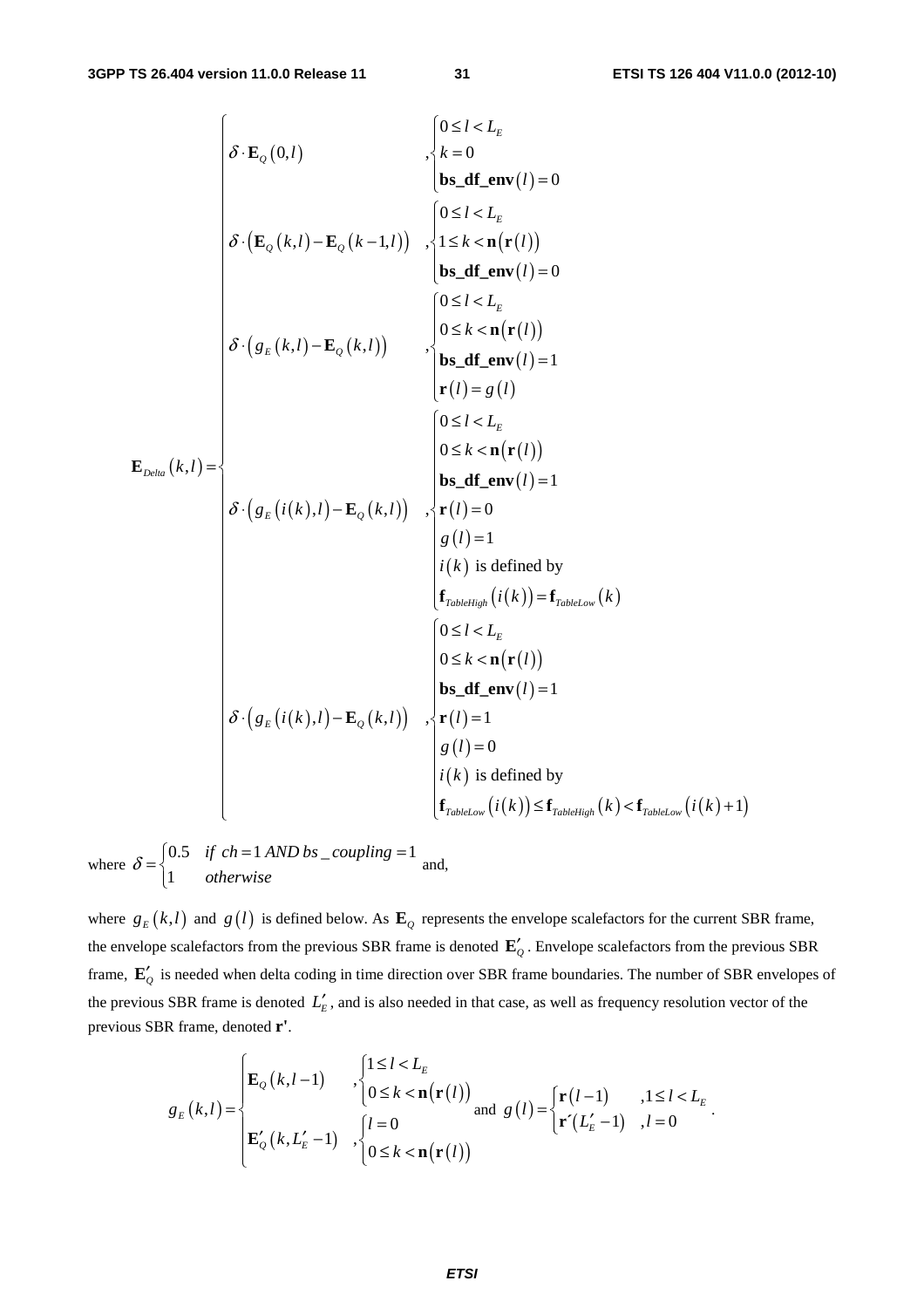The delta coding of the noise floor scalefactors are defined as:

$$
\mathbf{Q}_{\text{Delta}}(k,l) = \begin{cases}\n\delta \cdot \mathbf{Q}_{\mathcal{Q}}(0,l) & , \begin{cases}\n0 \leq l < L_{\mathcal{Q}} \\
k = 0 \\
\mathbf{bs\_df\_noise}(l) = 0\n\end{cases} \\
\delta \cdot (\mathbf{Q}_{\mathcal{Q}}(k,l) - \mathbf{Q}_{\mathcal{Q}}(k-1,l)) & , \begin{cases}\n0 \leq l < L_{\mathcal{Q}} \\
1 \leq k < N_{\mathcal{Q}} \\
\mathbf{bs\_df\_noise}(l) = 0\n\end{cases} \\
\delta \cdot (\mathbf{Q}_{\mathcal{Q}}(k,l) - \mathbf{Q}_{\mathcal{Q}}'(k, L_{\mathcal{Q}}' - 1)) & , \begin{cases}\nl = 0 \\
0 \leq k < N_{\mathcal{Q}} \\
\mathbf{bs\_df\_env}(l) = 1\n\end{cases} \\
\delta \cdot (\mathbf{Q}_{\mathcal{Q}}(k,l) - \mathbf{Q}_{\mathcal{Q}}(k,l-1)) & , \begin{cases}\n1 \leq l < L_{\mathcal{Q}} \\
0 \leq k < N_{\mathcal{Q}} \\
\mathbf{bs\_df\_env}(l) = 1\n\end{cases}\n\end{cases}
$$

 $\zeta$ 

 $\overline{a}$ 

where

$$
\delta = \begin{cases} 0.5 & \text{if } ch = 1 \text{ AND } bs\_coupling = 1\\ 1 & \text{otherwise} \end{cases}
$$

and where  $Q'$  is the noise floor scalefactors from the previous SBR frame and  $L'_0$  is the number of noise floors from the previous SBR frame.  $\mathbf{Q}_{Delta}(k,l)$  and  $\mathbf{E}_{Delta}(k,l)$  are stored as bitstream element as shown below prior to Huffman coding.

$$
bs\_data\_noise[ch][l][k] = \mathbf{Q}_{Delta}(k, l) , \begin{cases} 0 \le l < L_0 \\ 0 \le k < N_0 \end{cases}
$$
\n
$$
bs\_data\_env[ch][l][k] = \mathbf{E}_{Delta}(k, l) , \begin{cases} 0 \le l < L_E \\ 0 \le k < \mathbf{n}(\mathbf{r}(l)) \end{cases}
$$

For the envelope scalefactors and the noise floor scalefactors different Huffman tables are used dependent on coding directions, quantization and stereo mode, according to in [1], sub clause 4.A.6.1 Table 4.A.76

# 6 Bitstream

Figure 10 below gives a brief hierarchical representation of the SBR and parametric stereo parts of the aacPlus bitstream, with references to the corresponding decoder specifications. An overview of sbr\_extension\_data() is given in [1], Figure 4.19A, and subclause 4.4.2.8 of [1] defines the syntax. Clearly, the operation of the SBR Bitstream Multiplexer in Figure 5 is defined by this syntax. The optional CRC calculation is also defined by the decoder description [1], subclause 4.5.2.8.1. For convenience, pointers to the relevant sections in the present document are given within paranthesises in Figure 10.

```
extension_payload() [1], Amendment Subpart 4, Table 4.51<br>sbr extension data() [1], Subclause 4.4.2.8, Table 4.54A
          \begin{array}{lll} \text{snr}\text{ extension data()} & \text{r}\text{ inr}\text{ subclause 4.4.2.8, Table 4.54A}\\ \text{sbr}\text{ header()} & \text{m}\text{ m}\text{ inr}\text{ Table 4.55A (5.3)}\\ \text{sbr}\text{ data()} & \text{m}\text{ m}\text{ inr}\text{ Table 4.56A} \end{array}\overline{\text{sbr}}\text{-} \text{header}(\overline{\text{b}}) = \begin{bmatrix} 0 & 0 & 0 \\ 0 & 1 & 0 \\ 0 & 0 & 1 \end{bmatrix}, ", Table 4.55A (5.3)
               sbr_single_channel_element() ", ", Table 4.57A<br>sbr_grid() ", ", Table 4.57A<br>sbr_grid() ", ", Table 4.61A<br>sbr_dtdf() ", ", Table 4.62A
\overline{\text{sbr\_grid}} ) \overline{\text{c}} , ", Table 4.61A (5.4.3)<br>sbr_dtdf() = \overline{\text{c}} , ", Table 4.62A (5.8)
```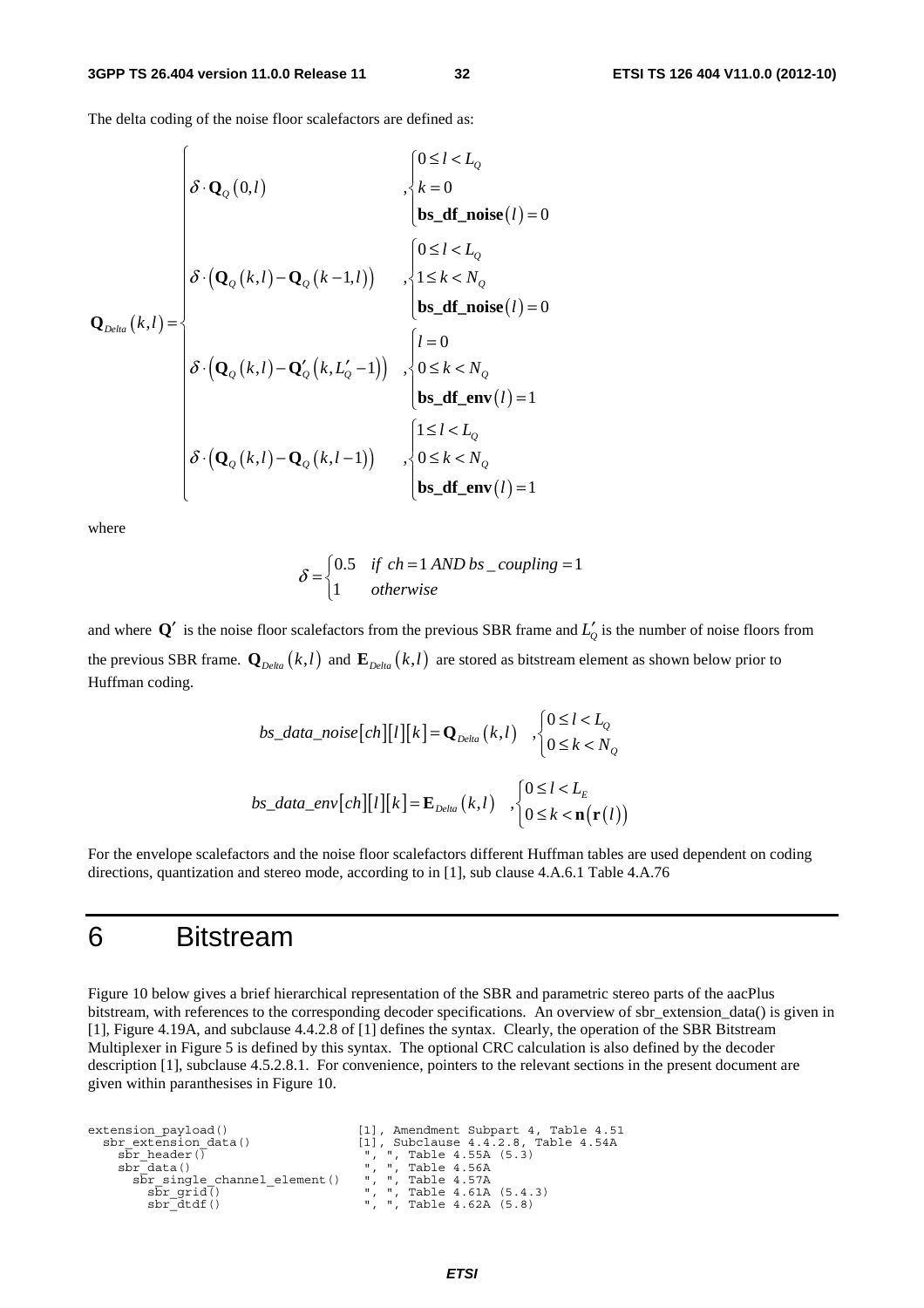| sbr invf()                       | ", ", Table $4.63A$ $(5.6.4)$           |
|----------------------------------|-----------------------------------------|
| sbrenvelope()                    | ", ", Table $4.64A$ $(5.5, 5.7, 5.8)$   |
| sbr noise()                      | ", ", Table $4.65A$ $(5.6.3, 5.7, 5.8)$ |
| $\text{sbr}$ sinusoidal coding() | ", ", Table 4.66A (5.6.5)               |
| $sbr$ extension()                | $[7]$ , Subclause 8.A.2, Table 8.A.1    |
| ps data()                        | $[7]$ , Subclause 8.4.1, Table 8.1      |

**Figure 10: Enhanced aacPlus with parametric stereo bitstream hierarchy**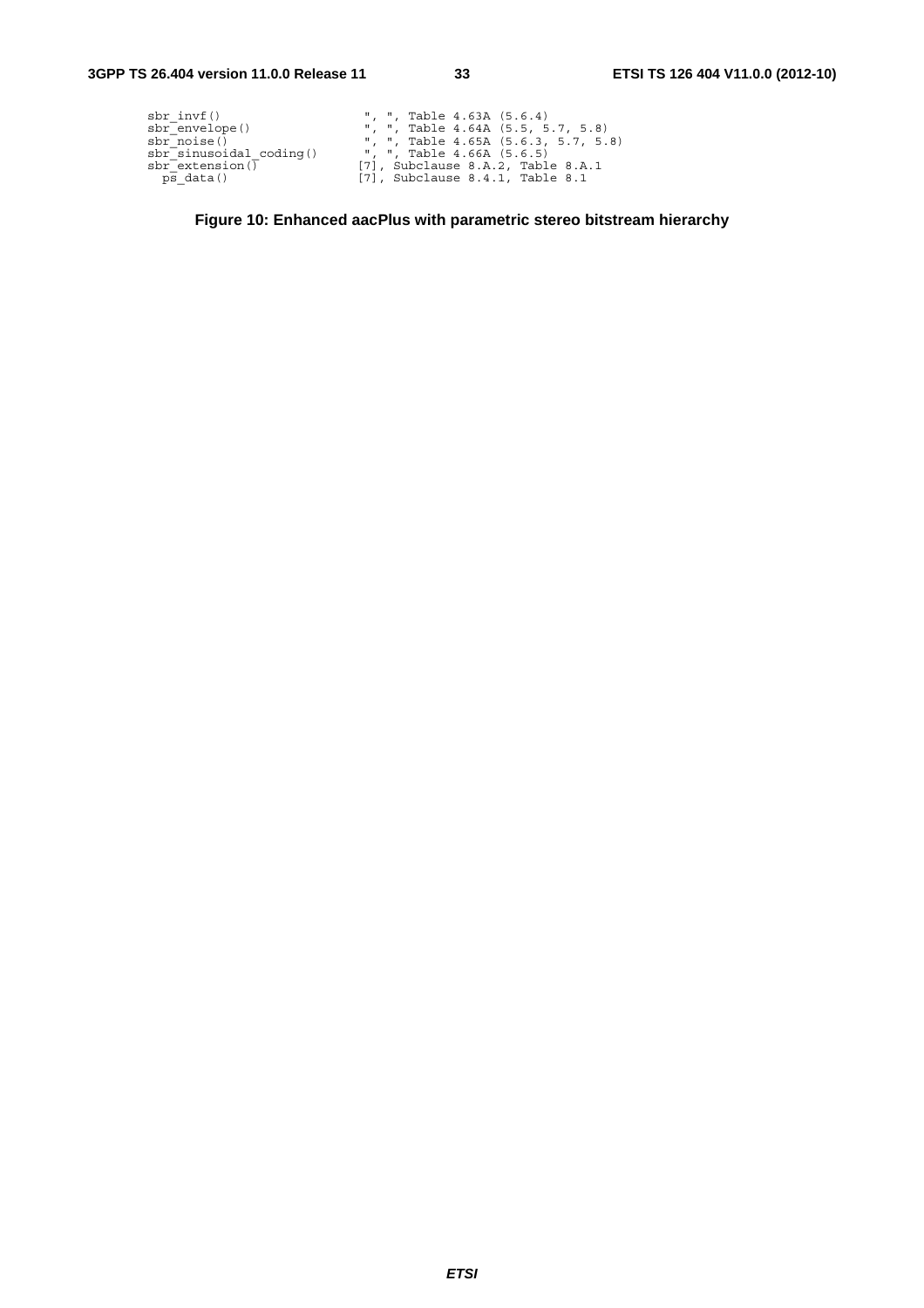# Annex A (informative): Change history

| <b>Change history</b> |    |                  |           |  |                            |            |            |
|-----------------------|----|------------------|-----------|--|----------------------------|------------|------------|
| <b>Date</b>           |    | TSG SA# TSG Doc. | <b>CR</b> |  | <b>Rev Subject/Comment</b> | <b>Old</b> | <b>New</b> |
| 2004-09               | 25 | SP-040636        |           |  | Approved at SA#25          | 2.0.0      | 6.0.0      |
| 2007-09               | 36 |                  |           |  | l Version for Release 7    | 6.0.0      | 7.0.0      |
| 2008-12               | 42 |                  |           |  | Version for Release 8      | 7.0.0      | 8.0.0      |
| 2009-12               | 46 |                  |           |  | Version for Release 9      | 8.0.0      | 9.0.0      |
| 2011-03               | 51 |                  |           |  | Version for Release 10     | 9.0.0      | 10.0.0     |
| 2012-09               | 57 |                  |           |  | Version for Release 11     | 10.0.0     | 11.0.0     |